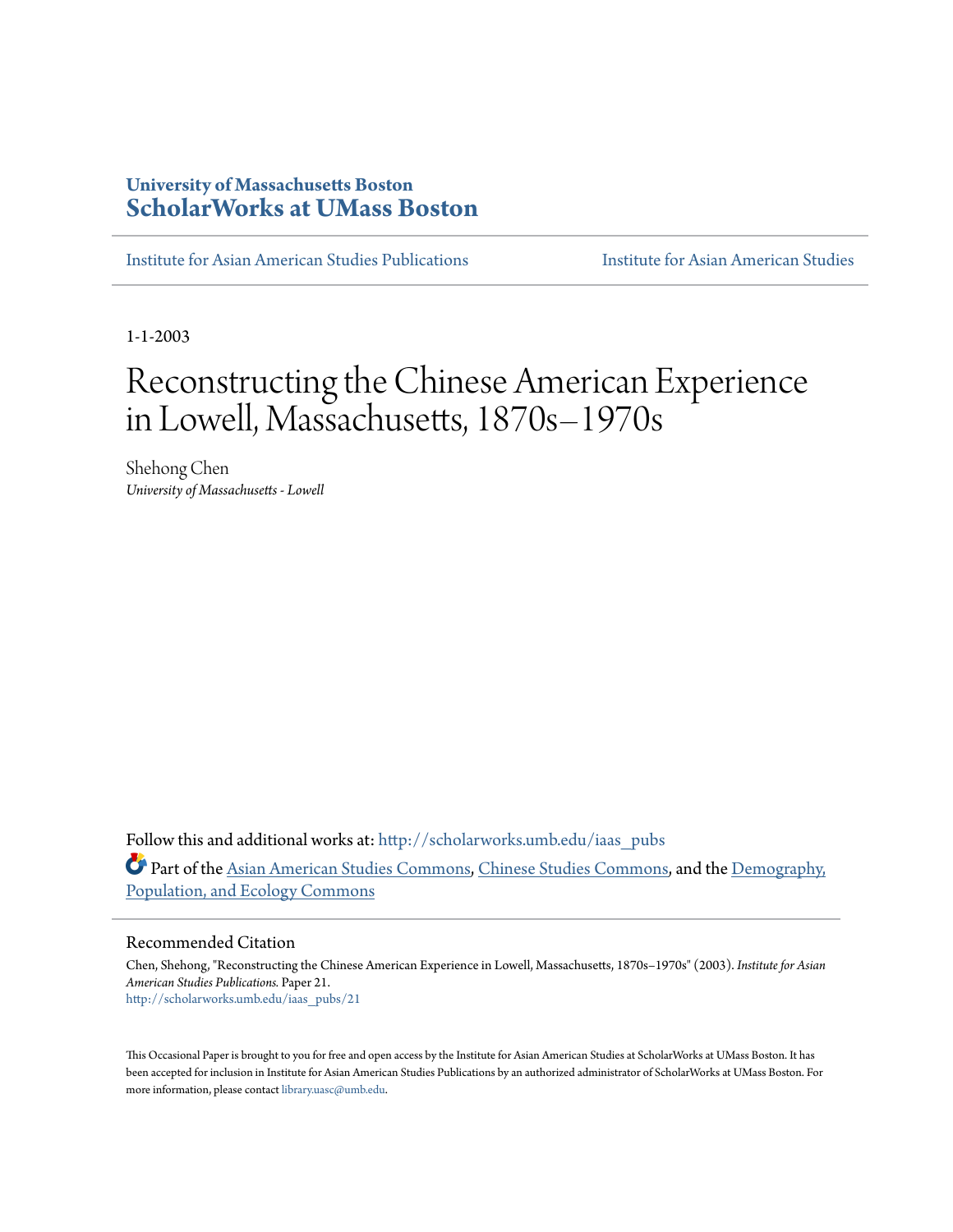**Reconstructing the Chinese American Experience in Lowell, Massachusetts, 1870s–1970s**

**SHEHONG CHEN**

*An Occasional Paper*

### **INSTITUTE FOR ASIAN AMERICAN STUDIES**

January 2003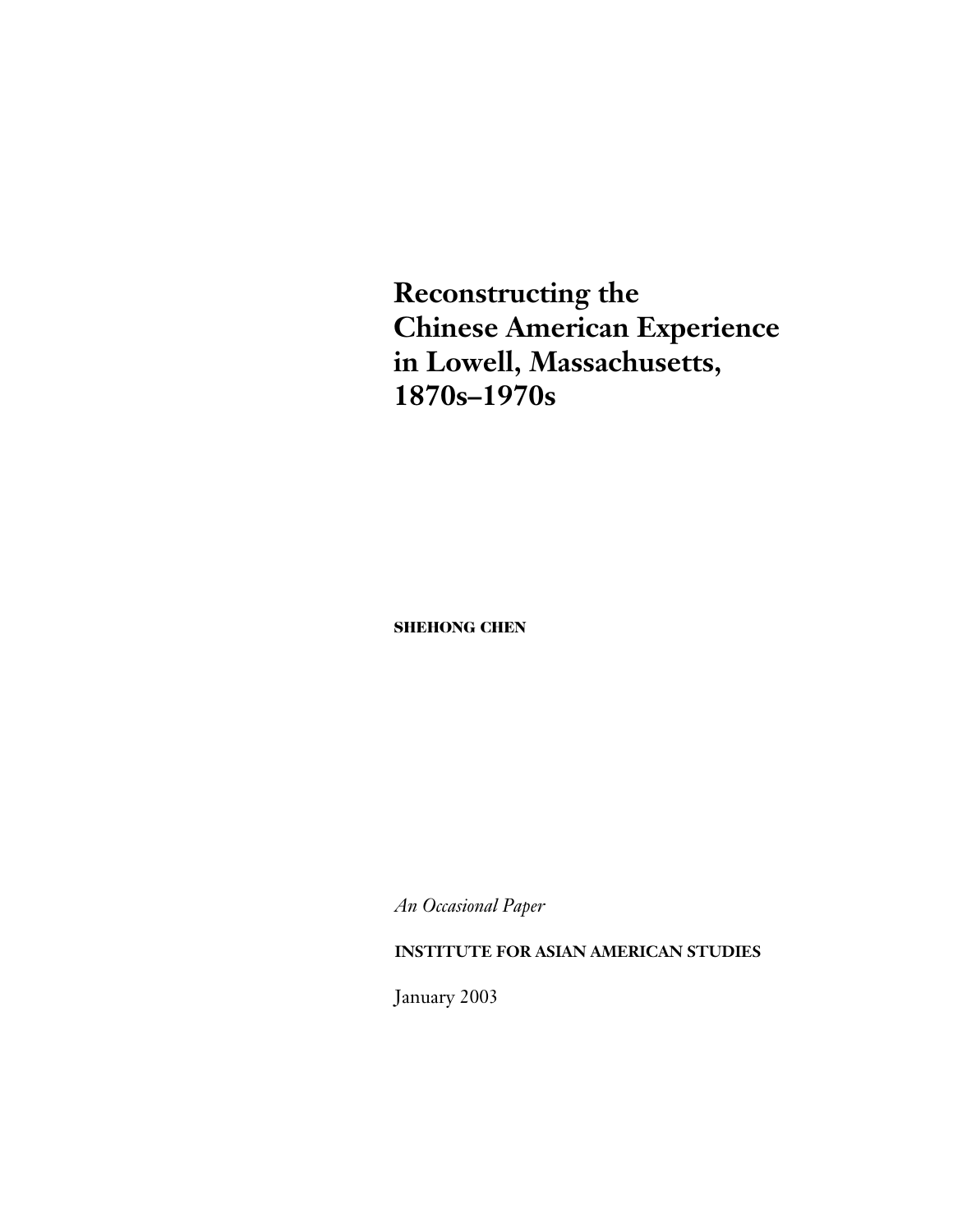### **ABOUT THE INSTITUTE FOR ASIAN AMERICAN STUDIES**

The Institute for Asian American Studies was established in 1993 with support from Asian American communities and direction from the state legislature. The Institute brings together resources and expertise within both the university and the community to conduct research on Asian Americans; to expand Asian American studies in the curriculum; and to strengthen the community development capacity of Asian Americans.

**TO ORDER** copies of this or any other publication of the Institute, please contact:

### **Institute for Asian American Studies**

University of Massachusetts Boston 100 Morrissey Boulevard Boston, MA 02125-3393 Tel: (617) 287-5650 Fax: (617) 287-5656 E-mail: asianaminst@umb.edu URL: www.iaas.umb.edu

### **RECENT OCCASIONAL PAPERS PUBLISHED BY THE INSTITUTE FOR ASIAN AMERICAN STUDIES**

- Dr. Yuegang Zuo, Hao Chen, and Yiwei Deng. *Simultaneous determination of catechins, caffeine and gallic acids in green, Oolong, Black and pu-erh teas using HPLC with a photodiode array detector.*
- Nan Zhang Hampton and Vickie Chang*. Quality of Life as Defined by Chinese Americans with Disabilities: Implications for Rehabilitation Services.*
- Maya Shinohara. *Here and Now: Contemporary Asian American Artists in New England.*
- John Wiecha. *Differences in Knowledge of Hepatitis B Among Vietnamese, African-American, Hispanic, and White Adolescents in Worcester, Massachusetts.*
- Paul Watanabe and Carol Hardy-Fanta. *Conflict and Convergence: Race, Public Opinion and Political Behavior in Massachusetts*.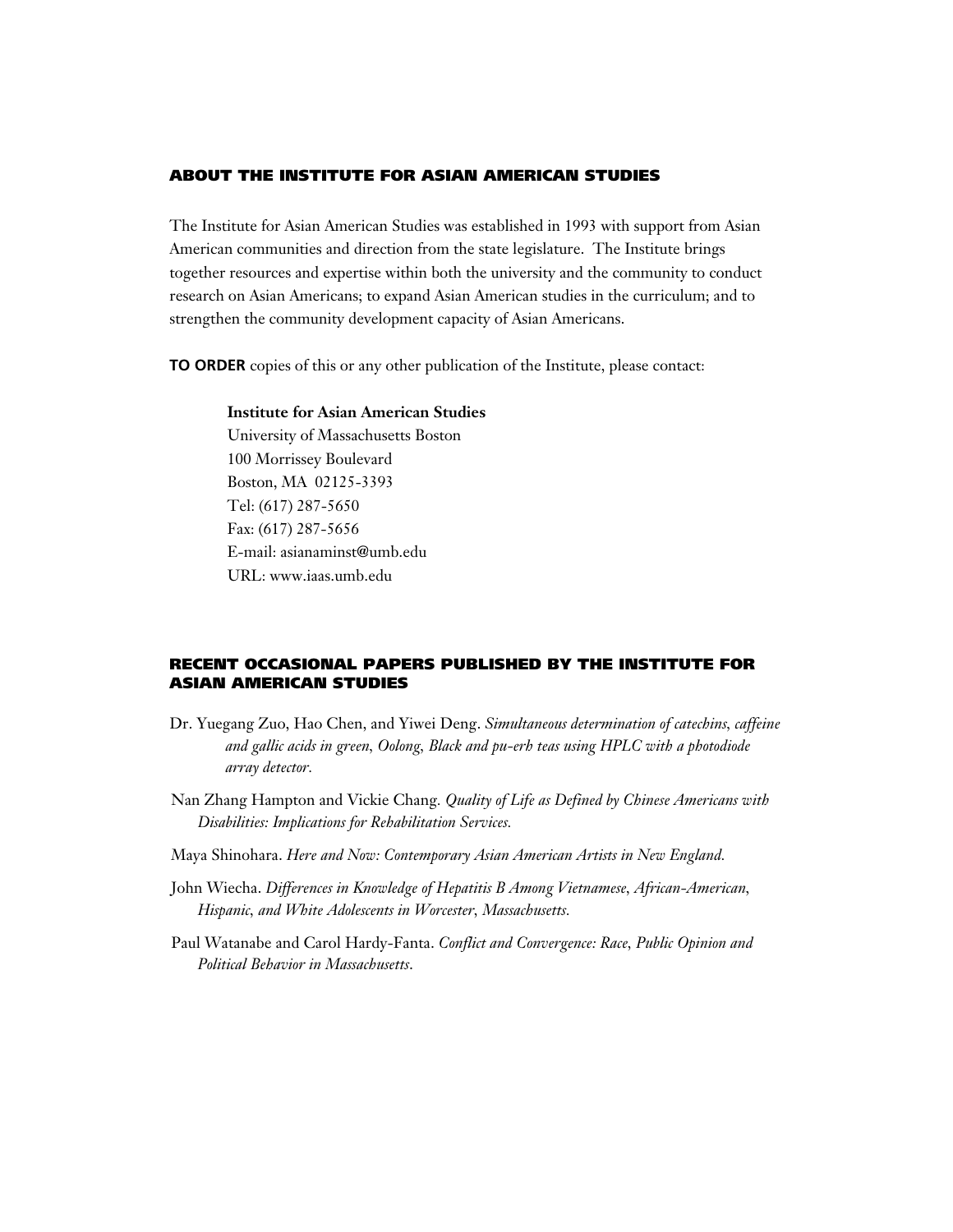### **ABOUT THE AUTHOR**

Shehong Chen is an Assistant Professor of History at the University of Massachusetts Lowell. She teaches U.S. history, modern Chinese history, and Chinese foreign policy. Her research interests are Chinese American history, Sino-American relations, and modern China. Professor Chen's book *Being Chinese, Becoming Chinese American* was recently published by the University of Illinois Press.

*The views contained in this paper are those of the author and not necessarily of the Institute for Asian American Studies.*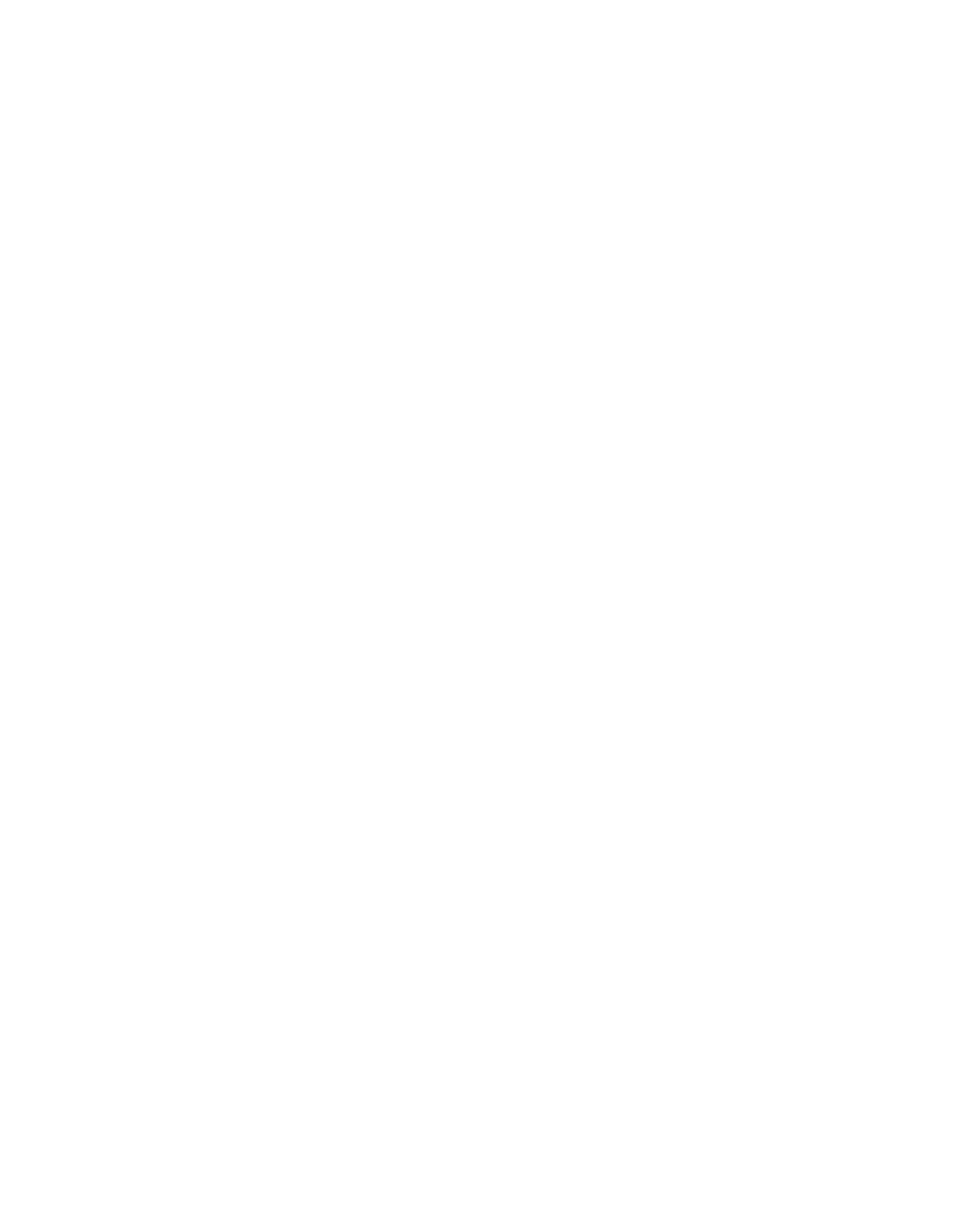## **Reconstructing the Chinese American Experience in Lowell, Massachusetts, 1870s–1970s**

### **SHEHONG CHEN**

This is a study of the Chinese<br>American experience in Lowell,<br>Massachusetts, over the century from<br>the 1870s through the 1970s 1 I have selected American experience in Lowell, Massachusetts, over the century from the 1870s through the 1970s.1 I have selected this period for study because the 1870s witnessed the first appearance of Chinese laundries in Lowell, and the 1970s, the disappearance of Chinese laundries in Lowell. Notably, this study attempts to fill in two existing gaps in historical scholarship. First, the experiences of many of Lowell's ethnic groups have been documented or studied, but the experience of the Chinese has been ignored.2 Secondly, the history of Chinese Americans in New England cities and towns has generally received little attention from scholars.3

It is also important that between 1870 and 1970, Lowell witnessed its rise and fall as an industrial city in the period. Its total population rose from 40,928 in 1870 to a peak of 112,759 in 1920, and then fell to 94,239 in 1970. Regarded as the birthplace of American industrialization, throughout this period, Lowell was renowned for absorbing large numbers of immigrants, particularly Irish and French Canadians.

Chinese immigrants also first appeared in Lowell in the mid-1870s. In July 1876, Lowell newspapers reported that two Chinese laundry men had been stoned by two "hoodlums" while having supper inside their own laundry shop. Apparently, the Chinese men "showed no resistance" and police arrested the two assailants on assault charges. The local newspapers also displayed much sympathy towards the Chinese, observing that "since their arrival in our city they have made no disturbance; but have conducted themselves in such a manner as to be worthy the respect and protection of our citizens." The newspapers referred to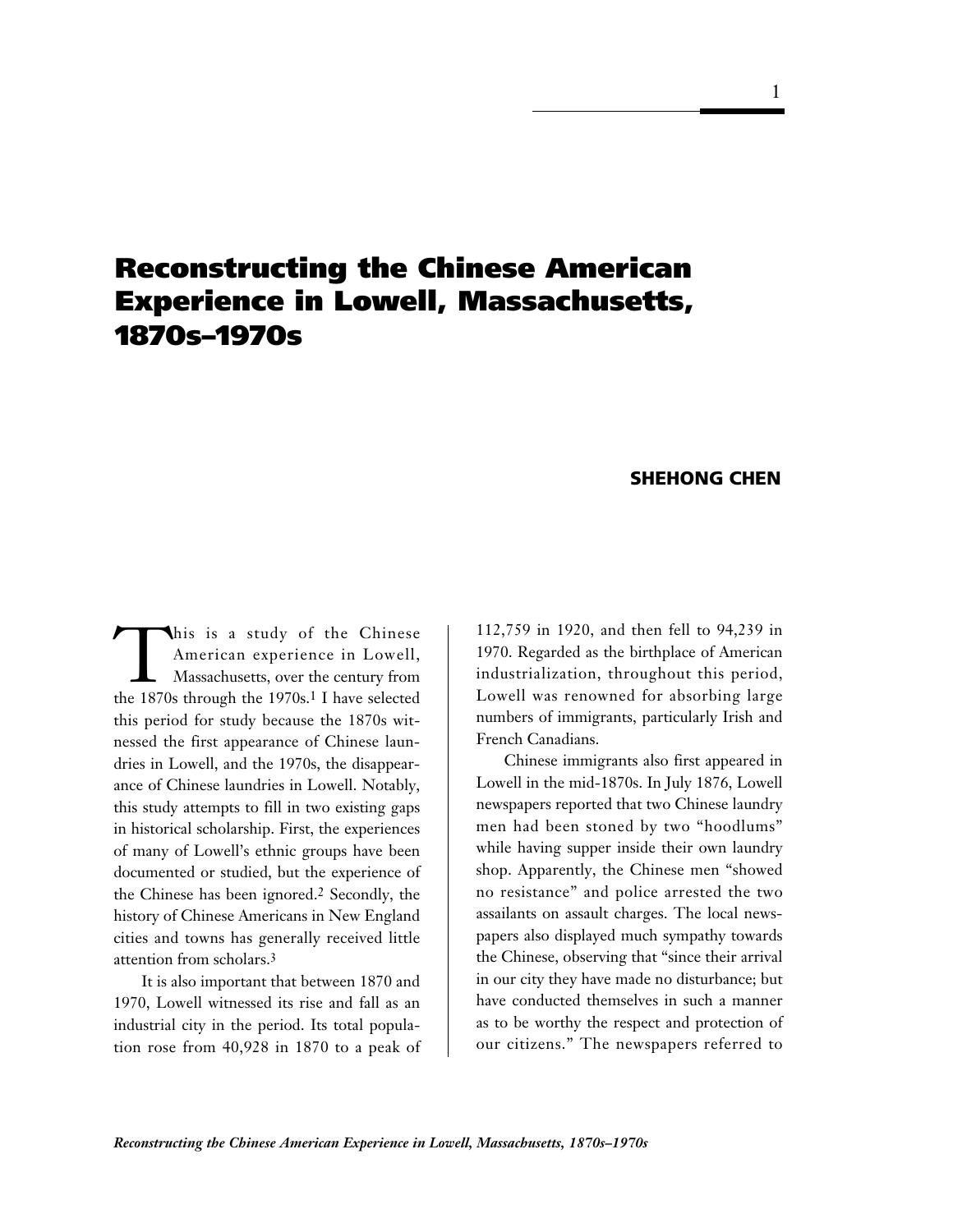their offenders as "worse than barbarians" and also noted that "the Chinese have to endure the constant stares of the gaping throng that hovers around their establishment at all hours of the day." 4

The appearance of Chinese men in Lowell, however, was hardly a coincidence. The Chinese in Lowell was a historical development, part of a larger migration of Chinese to the eastern part of the United States after the Civil War. When the transcontinental railroad was completed in 1869, Chinese immigrants who had helped build the vital national transportation link suddenly lost their means of making a living. This, coupled with a rising tide of anti-Chinese violence on the West Coast, drove harried Chinese immigrants eastward. Concurrently in the post-Civil War era, Eastern capitalists began experimenting with contract Chinese labor to work as strike breakers or to provide a ready pool of cheap labor. Initially, there was interest in recruiting Chinese laborers because it was widely presumed that the Chinese were not only cheap to employ but also docile on the job. With the Chinese eventually proving to be neither cheap nor docile, Eastern employers ended these experiments. The Chinese workers who were originally brought over by contracts then became the pioneers of Chinese settlement in the East.5

In the period under investigation, the Chinese population in Lowell never exceeded one hundred. This study takes a close look at the overall experience of this small group of Chinese in a New England industrial city. How did Lowell react to the debate over the so-called "Chinese question" in the nineteenth century? How did Chinese make a living in Lowell? What was the interaction like between Chinese and mainstream people?

#### **Lowell and the "Chinese Question"**

When the Chinese arrived in Lowell in the late 1870s, the "Lowell Experiment"—which used young women as its main labor force had ended. Lowell was now rapidly becoming a city of new immigrants. For example, Irish workers who had dug the canals that brought water to power the cotton mills in the 1820s stayed on and occupied "The Acre," the first "slum" in Lowell. The potato famine in Ireland in the 1840s brought more Irishmen to Lowell in search of job opportunities. After the Civil War, labor recruiters toured the eastern part of Canada and brought French Canadians to Lowell. By 1900, more than forty-three percent of Lowell's population of 94,969 was foreign-born, with the Irish and French Canadians making up the majority.6

Arriving at the latter half of the nineteenth century, this rapid increase of both the Irish and French Canadian populations helped shape the political landscape in Lowell. Backed by mill owners and Yankee Protestants, the Republican Party dominated the scene in Lowell from the 1850s until the end of the 1870s. However, in 1882, Benjamin Butler, a native from Lowell, was elected governor of Massachusetts—as a Democrat. Supported by Irish voters and Yankee "reformers," the Democrats also won the mayoral race in Lowell in 1882. French Canadians, though, developed problems with Irish control in local Catholic affairs; they generally gave their political allegiance to the Republican Party. However, the anti-Catholic, anti-immigrant political platform of Republican Party also tended to leave the Catholic French Canadians feeling alienated. Not surprisingly in this context, it was the French Canadians around the turn of the last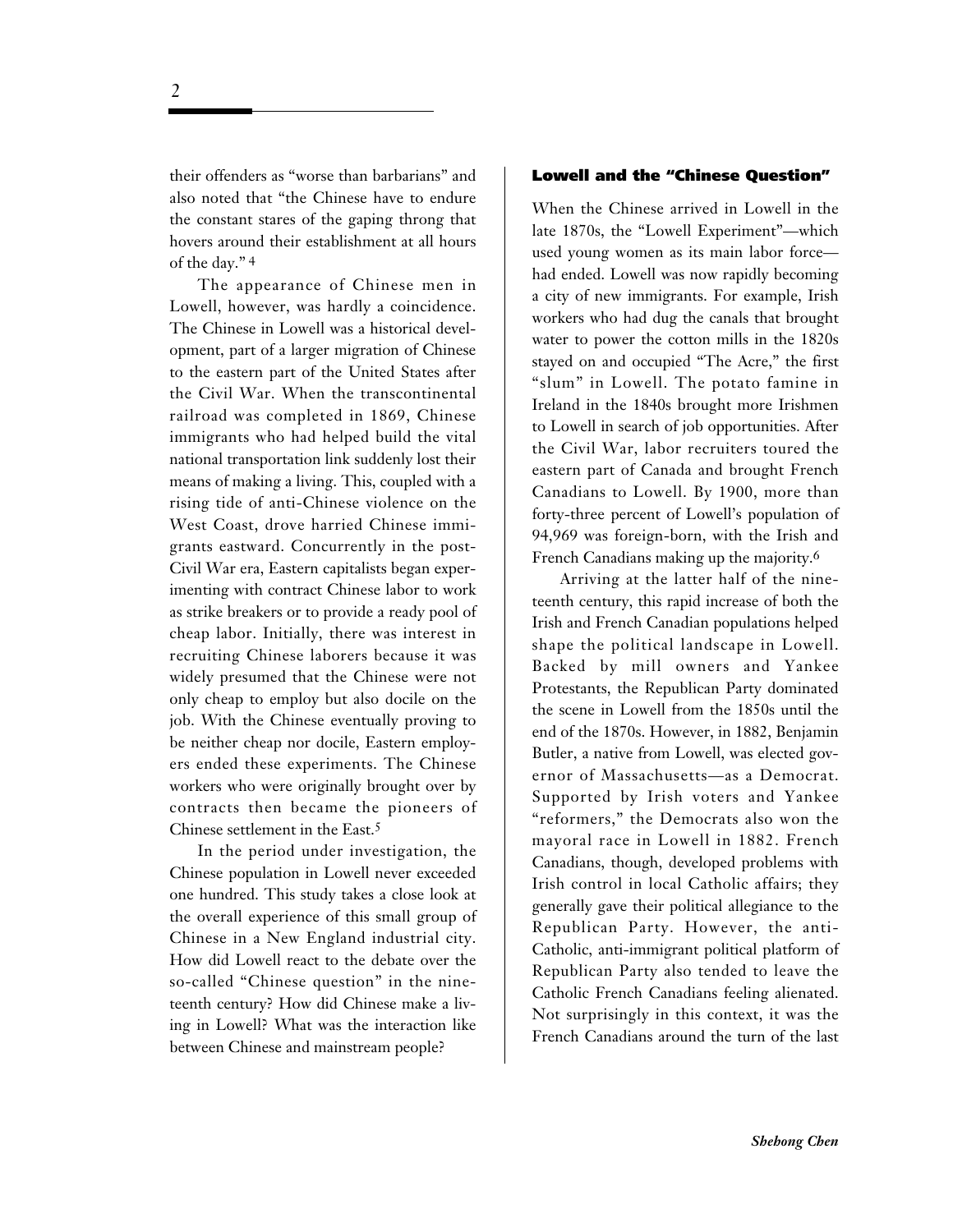century who "held the balance of power in municipal elections" in Lowell.7

Political tensions between the different groups, however, did not hinder them from taking a united stand against Chinese immigration. When Calvin Sampson in 1870 contracted seventy-five Chinese workers to work in his North Adams shoe factory, Benjamin Butler, a Congressman in the U.S. House of Representatives at the time "called upon the workingmen of the United States to resist the Mongolian invasion."8 Charles Cowley, also a resident of Lowell and candidate for Attorney General of Massachusetts in 1870, linked the Woman's Suffrage Movement with a political agenda to stop Chinese immigration. In a letter he wrote to the Woman Suffrage State Central Committee he outlined his support for women's right to vote. But he also hastened to add that "if the degraded hordes of China are to be imported hither to supplant extensively the Caucasian laborers ... the ballot for which you strive will cease to be worth the struggle."9

The Chinese made their first entrance into Lowell against this heated political backdrop. In 1878, two years after the first Chinese laundry men appeared in Lowell, Denis Kearney of the Workingmen's Party paid his first visit to Massachusetts. As party leader and champion of Chinese exclusion, Kearney was in New England on a national tour, hoping to rally support for his newly established party. But he also arrived to help Benjamin Butler's gubernatorial campaign in Massachusetts. At a widely reported meeting between the two men, Butler responded to Kearney's concerns over Chinese immigration by openly advocating discriminatory measures at the state level against Chinese immigrants. Butler believed that state actions against aliens

were not in conflict with the Fourteenth Amendment. At the same time, Butler signaled his intention to campaign for a national law that would bar Chinese from coming into the country.10

Chinese immigrants, however, could hardly be considered an immediate threat to white laborers in Lowell in the 1870s. Nonetheless, white working people in Lowell demonstrated inordinate fear of Chinese "cheap labor" and they sympathized with the California movement against Chinese immigration. Denis Kearney's speech in Huntington Hall in Lowell on August 13, 1878 was attended by several thousand workingmen. When Kearney asked if "laboring white people" in Lowell would allow Chinese immigrants to drive them out, the audience replied with "cries of 'No'." The meeting in Huntington Hall ended with a resolution, adding the chorus of Lowell voices "to the stentorian strain now rolling over the United States, 'The Chinese must go.'"11

Through the organ of the *Lowell Daily Courier*, mill owners in Lowell advocated similar measures against Chinese immigration. When the news of 1,550 Chinese being brought to work for the Chicago shoemakers "proved to be a 'sand-lot' yarn," a *Courier* editorial expressed great relief. It said, "for whatever may be thought of the Chinese where they already are, no one can wish them swarming further in this direction. When it is difficult to find work for our own race, the importation of Mongolians to fill our workshops would be sure to create a dangerous commotion." Trying to smooth relationships between mill owners and workingmen, the editorial praised workers as "excellent men" who were making "the best of the hard times." The editorial concluded "hoping that business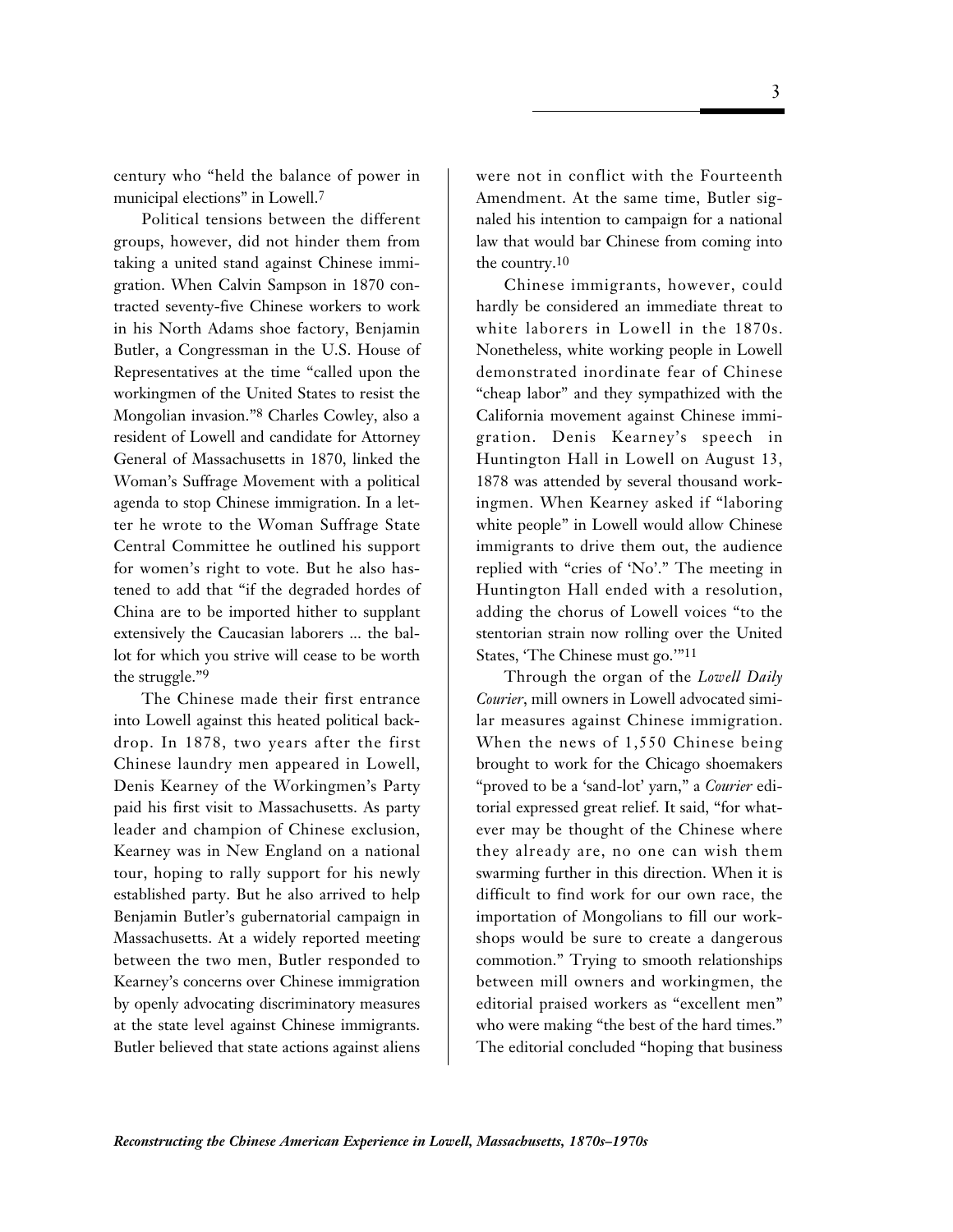may soon be able to afford them [workers] the increased compensation their industry so well deserves."12 Mill owners thus expressed a desire to overcome the economic hard times with the existing workforce. By now they had clearly decided against the idea of resorting to Chinese immigrants as "cheap labor source," the method tried by Calvin Sampson in North Adams in 1870. As one scholar who studied Sampson's experiment with Chinese workers concluded, by 1876 capitalists had found "the competition of Chinese manufacturing firms as unpleasant as the competition of coolie labor had become to the American workingmen." Both the Republican and Democratic parties cried for Chinese exclusion in the 1876 presidential election.13

When the Chinese Exclusion bill was being voted on in the U.S. Congress in March 1882, several Lowell newspapers voiced their opinions. The Republican *Lowell Daily Courier* noted, "If China were a little country, with the chance of only a few thousand of her people coming here, and they only for a temporary purpose, we might be as lofty about 'the open hospitality of our shores' as we pleased. . . . Self-preservation is a law precedent to hospitality. . . . When we are ready to allow the Chinaman equal privileges of citizenship with others, and can say that we are willing to abide the chances of having him come over and outvote us and Celestialize our American government, we may give him the freedom of the country. And if we cannot afford to do that we had better let him stay where he is."14

According to the *Courier—*which was not as concerned about the Chinese as a source of cheap labor—the Chinese were still the "other." Racism under girded its basic assumption that Chinese could not be assimilated. So, although the same paper referred to

the two Chinese men in Lowell as wellbehaved and "worthy the respect and protection of our citizens," racial and cultural prejudice led to fears of Lowell being overrun by Chinese.15

Not surprisingly, the *Lowell Weekly Sun*, a Democratic paper representing Irish Americans in Lowell, joined the capitalists in expressing the racially prejudiced assumption that the culture of "the [white] American people" was the superior kind and that "the Chinese who have come to this country have not assimilated" with it "and show no disposition to do so." On behalf of Lowell's workers, the *Sun* also expressed fears of their having to compete with Chinese labor. The *Sun* asserted that "Chinese work for low wages is really a reason for rendering their coming all the more undesirable, as American civilization requires for its maintenance a high rate of wages."16 For the preservation of "the [white] American people," the Chinese should be excluded.

The *Saturday Vox Populi* was another Republican paper, but claiming to represent the voice of the people. It defended the Chinese Exclusion bill as "a good one" with no "injustice in it." This paper held that, "Our nation has just as much right to say who shall come here and sojourn with us, as the owner of a farm has to decide who shall pasture it, or a city as to what branches of business shall not be carried on in its borders."17

The only dissenting voice in Lowell came from *The Morning Mail*, which claimed not to be "the organ of any party or individual."18 It observed that it was beyond comprehension that "any lover of equal rights can war upon the Chinamen who were the last to accept the long-standing invitation, extended to all nations to come to our shores and enjoy the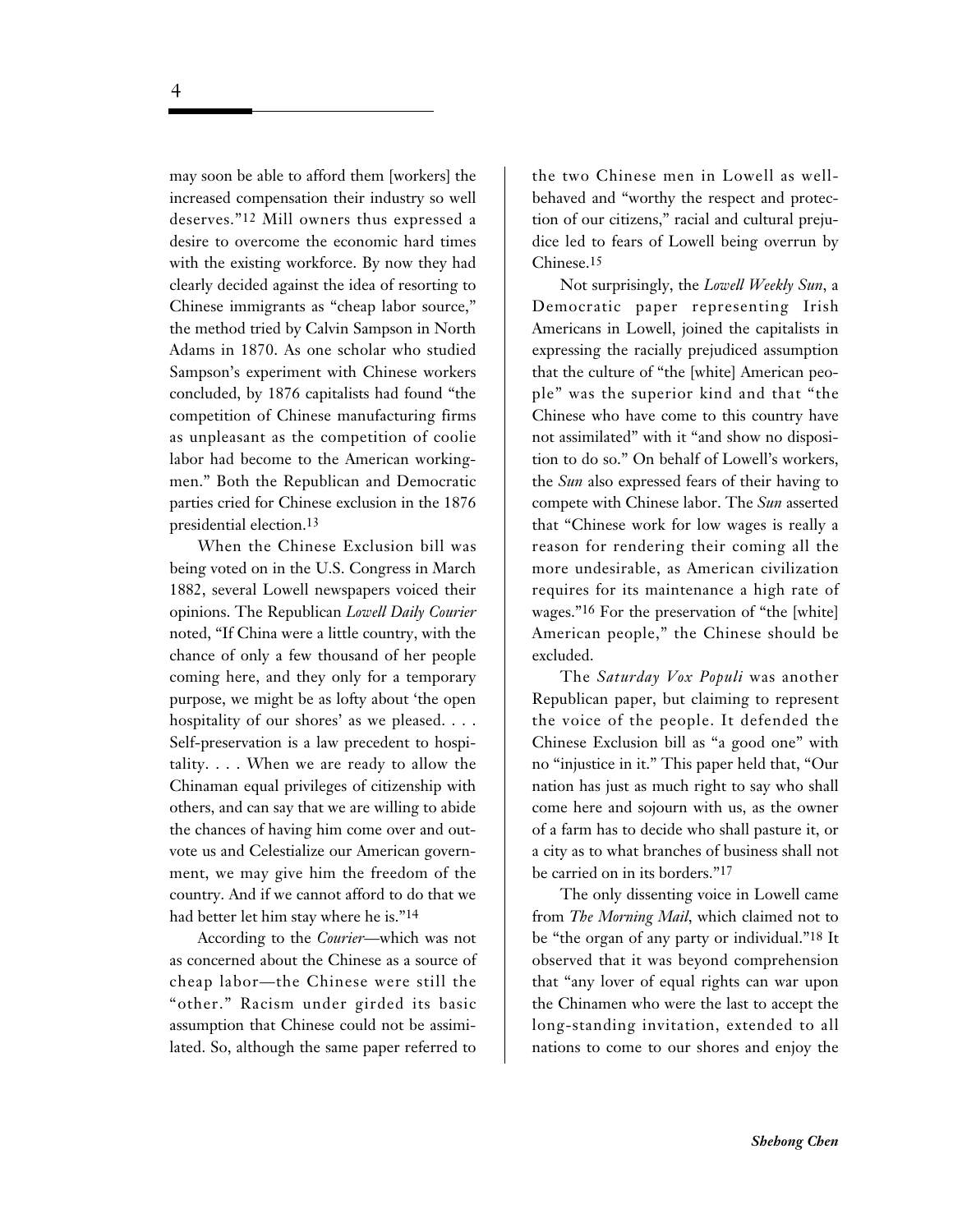blessings of the freest government the sun shines on." It further stated that "Honesty and justice demand that their [Chinese] rights shall be respected as those of the natives of any other foreign country that choose to come among us."<sup>19</sup>

Nonetheless, the majority in Lowell supported the anti-Chinese measure. The Chinese Exclusion bill passed the United States Congress and was signed into law by President Chester Arthur in 1882. The law prevented Chinese laborers, both skilled and unskilled, from immigrating to the United States, and provided that "no State court or court of the United States shall admit Chinese to citizenship."20 The law allowed immigration into the United States of Chinese merchants and Chinese children of American citizens. Since China at the time was largely an agricultural nation, it produced very few merchants. By preventing Chinese in the United States from becoming American citizens, children of American Chinese born in China were barred from joining their parents in the United States. In effect, the law was a comprehensive measure excluding Chinese immigration.

### **Making a Living as Laundry Men, 1876-1920**

According to the *Abstract of the Twelfth Census*, in 1900 there were fifty-nine "Mongolians" in Lowell.21 From the census manuscript, I found fifty-three Chinese. All the Chinese were adult men engaged in the laundry business. Only nine of them said that they were married. Since no female was recorded in the census manuscript, the nine Chinese probably left their wives in China. The fifty-three Chinese men managed and worked in thirtyseven laundries. Except two who claimed

California as their birthplace, the rest were immigrants from China.22

Why were all the Chinese in Lowell laundry men? Most Chinese immigrants at the time came from the rural areas of Guangdong in South China. Laundry in this part of China was done at home and exclusively by women. The chosen occupation of the Chinese in Lowell, therefore, was "a form of accommodation" in the United States.23

The first great wave of Chinese immigrants in the United States arrived in California as gold miners. The miners referred to the United States as "Gold Mountain." When the shortage of women during California's Gold Rush era led to a lack of washerwomen, a Chinese man named Wah Lee, probably having been "ejected by the white miners" from the gold mines, started the first Chinese laundry in San Francisco in 1851.24 As violence and anti-Chinese legislation on the West Coast prevented Chinese from entering the general labor market, more Chinese men elected the laundry trade as a way to sustain themselves in the United States. In the 1870s, when Denis Kearney and the anti-Chinese movement in California forced Chinese to move eastward, both the Northeast and the South witnessed growths in their Chinese populations.

As they moved east, the laundry trade that Chinese immigrants learned in California proved useful. In the 1870s, Lowell was experiencing changes that made the laundry a viable commercial business. Before 1870, laundry was mostly done at home, in boarding houses, or by washerwomen. With the growth of Lowell's population, and with immigrant men replacing "mill girls" as the city's main labor force, demand for laundry services increased. Furthermore, as an industrial city,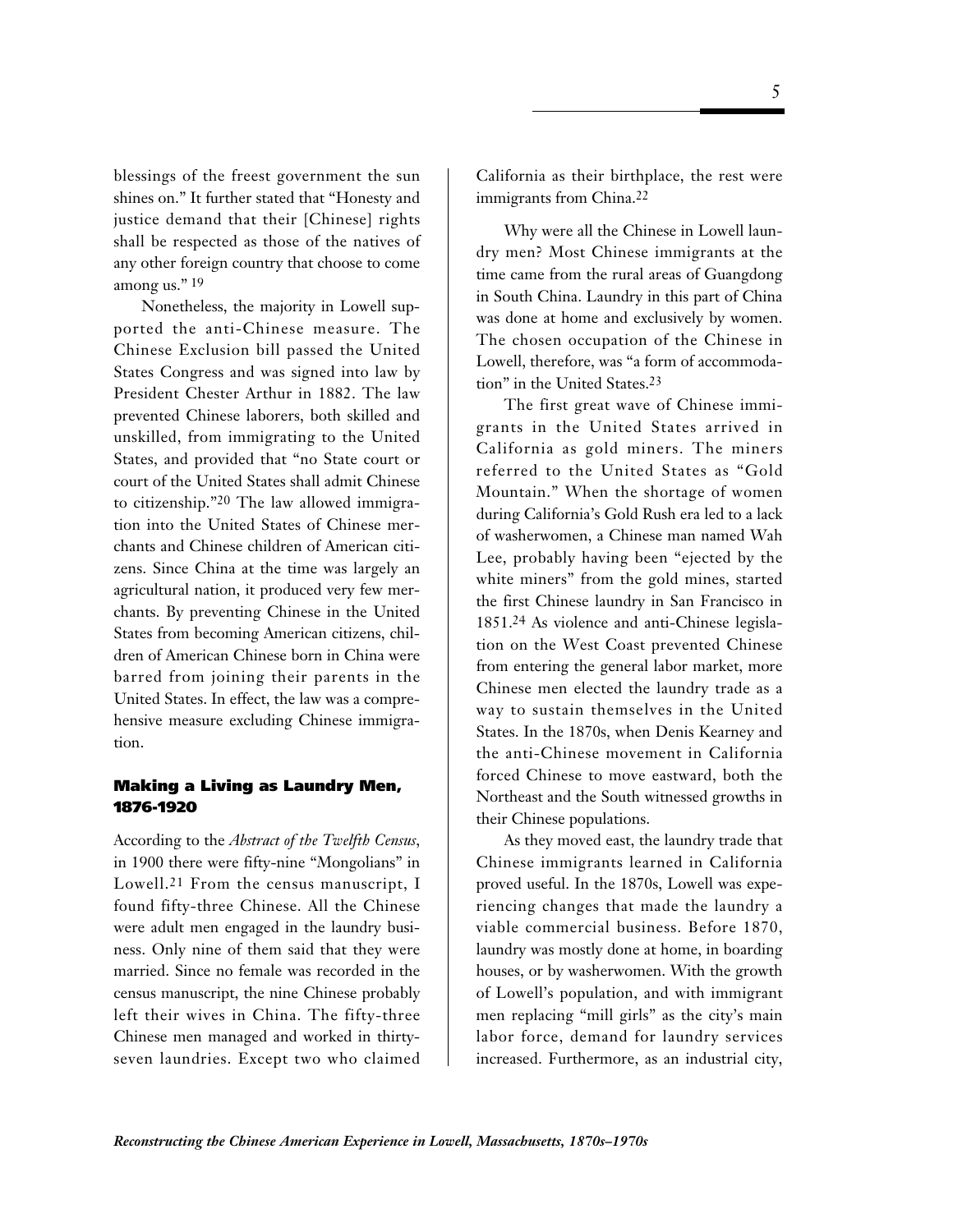Lowell was experiencing similar changes that affected other urban centers in the last few decades of the nineteenth century. "Rising standards of cleanliness, concentrations of potential customers, the creation of urban water systems," polluted industrial air, and crowded living spaces rendered "traditional clothes-washing methods less workable" and made the commercial laundry popular.25

Contrary to popular belief, the laundry trade in the late nineteenth century and early twentieth century was not an open economic niche for Chinese immigrants. The *Lowell City Directory* listed the city's first commercial laundry in 1874. As Table 1 shows, between 1880 and 1970, both Chinese and non-Chinese laundries existed in Lowell. In 1902, the Massachusetts legislature debated an anti-Chinese laundry bill. The bill stated, "It shall be unlawful for any person to do public laundry work by way of trade or for gain in any room, or in any part thereof, which is used by such person or by any other person for purposes of cooking, eating or sleeping."26 The

bill was strongly supported by Frank Stearns, a Lowell representative.27 Frank Stearns also happened to own Scripture's Laundry in Lowell.28 If passed, the bill would have wiped out all of Lowell's Chinese laundries. This is because—according to the census manuscript of 1900—all of the city's Chinese lived at addresses which were listed as business addresses in the *City Directory*. Cooking, eating or sleeping was certainly taking place at all the Chinese laundries. Fortunately for the Chinese, however, the bill was voted down in the House.29

Several possible reasons explain why the Chinese elected the laundry trade to sustain their existence in Lowell. First, in the late nineteenth century, the laundry trade was in its infancy and thus still fairly open for Chinese to compete in. Second, prejudice against the Chinese—as clearly reflected in the editorial pages of Lowell's newspapers had walled the Chinese outside the general labor market even before they arrived. Third, starting laundry business required only a small

| Year |    | Chinese laundry Non-Chinese laundry |
|------|----|-------------------------------------|
| 1870 | 0  | 0                                   |
| 1880 | 3  |                                     |
| 1890 | 20 | 12                                  |
| 1900 | 37 | 16                                  |
| 1910 | 31 | 17                                  |
| 1920 | 31 | 15                                  |
| 1930 | 18 | 15                                  |
| 1940 | 19 | 13                                  |
| 1950 | 12 | $10*$                               |
| 1960 |    | $10*$                               |
| 1970 |    |                                     |

**Table 1.** Chinese and Non-Chinese Laundries in Lowell, 1870-1970

\*The Burbank Laundry is counted as non-Chinese. Source: *Lowell City Directory*, 1870-1970.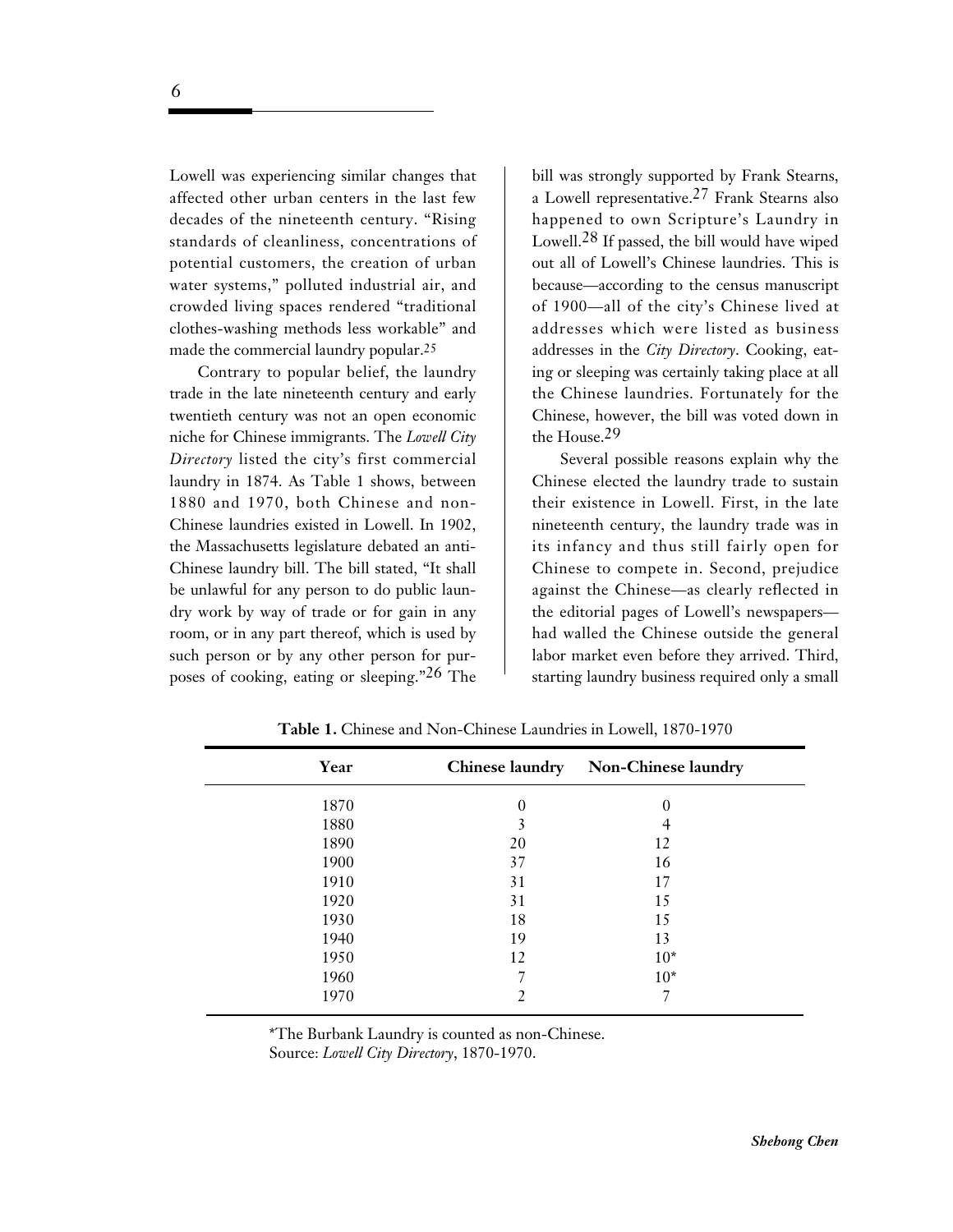investment. According to one observation made in the 1880s, it took "from seventy-five dollars to two hundred dollars" to start a Chinese laundry. All that was involved was the purchase of "a stove and a trough for washing, and partitions for dry-room and sleeping apartment, and a sign." $30$  Fourth, the laundry business allowed a degree of independence. In Lowell, sixteen of the thirty-seven Chinese laundries were individually-operated businesses. The others employed only one or two men altogether. There were usually a "head" and a "partner" or a "head" and a "boarder/lodger" in these laundries.31 Whether an individuallyoperated business, a "head-partner" or a "head-boarder" business, Chinese laundry men in Lowell either worked for themselves or pooled together their resources while also sharing profits. Fifth, if one was willing to work hard, the laundry business made a good living. A Chinese laundry man made between \$8 and \$20 a week in 1903, while a worker in Lowell made an average weekly income of only \$7.40 in 1875 and \$8.96 in 1912.32

Lowell's Chinese laundry men were sojourners. A comparison of the Chinese names in the 1900 census manuscript with the Chinese names in the 1920 census manuscript shows that not a single 1900 Chinese resident remained in Lowell in 1920. The sojourner mentality has a historical context. After the 1882 Exclusion Act, Congress in 1888 passed another act prohibiting Chinese laborers from returning to the United States after a visit to China. A Chinese laborer was allowed to return only if he showed that he had "a lawful wife, child, or parent in the United States, or property therein of the value of one thousand dollars, or debt of like amount due him and pending settlement."33 Since the 1882 act prevented a Chinese laborer from bringing his



**Figure 1.** Wong Kee

wife to the United States and since very few American Chinese at the turn of the last century had a parent in the United States, the only way for a Chinese laborer to visit China and re-enter the United States was to show that he had property or debt due to him. Although a hard-working Chinese laundry man made an average income of \$8 to \$20 a week, he still had to support himself and regularly send money back to his family in China. Many Chinese laundry men also borrowed money for passage to America and had to take money from his income to pay these debts.<sup>34</sup> In this light, accumulating \$1,000 was not an easy task, and not every Chinese laundry man was able to.

The case of Wong Kee (see figure 1) is instructive.35 Wong was born in 1868 and married in 1890 in China. He came to the United States in 1892 and in 1900 managed a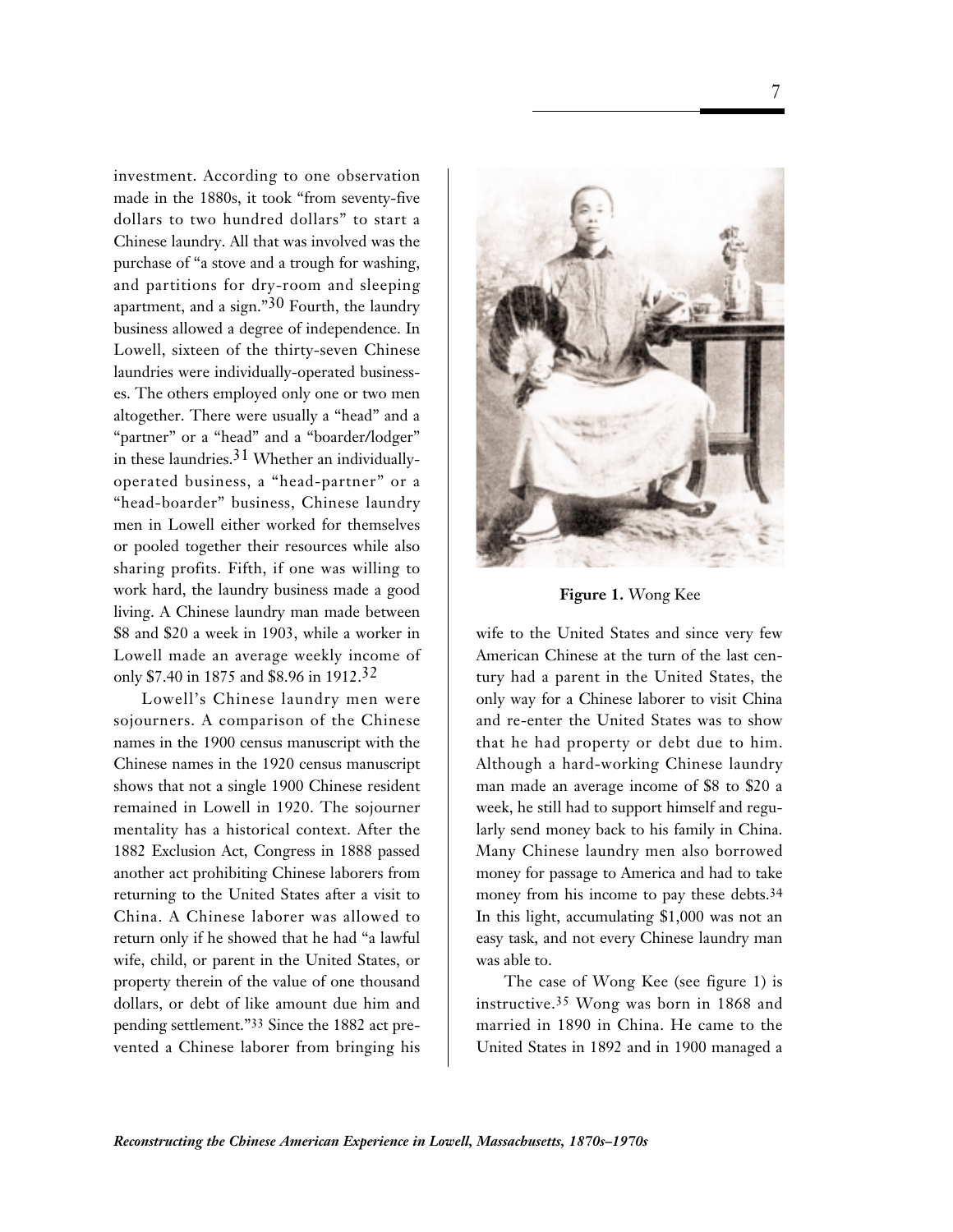one-person laundry business in downtown Lowell. Two years later, he left Lowell for Boston.36 In 1897, Wong had a studio photo taken of him posing as a traditional Chinese gentleman, holding a book in one hand, a fan in the other, seated next to a stack of books displayed on the tea table. The photo points to an interesting phenomenon that prevailed among Chinese laundry men in the United States. Doing laundry was considered a woman's chore in China. Male Chinese immigrants did not want their families and relatives back in China to know that they were doing laundry in "Gold Mountain." Yet they did not want to lie nor would they be able to keep the truth hidden for long. In response to this dilemma, they often related that they were operating a "yishangguan," a term which, literally translated, means "a clothing store." This made the owner or manager of a clothing store a merchant or a businessman. The term "yishangguan" was used by Chinese laundry men in the nineteenth and early twentieth century. In the 1970s, scholars doing field research in Guangdong, China discovered that "many relatives of Chinese Americans still did not have a clear idea of what yishangguan actually was."37 Wong Kee's photo conveyed to his family and relatives in China that he was a successful merchant and that his success had made him a gentleman—the social status that many Chinese men aspired to.

In reality, the life Wong Kee lived in Lowell was probably a simple one. He took in clothes and washed, dried, ironed, and packed them for local customers. He cooked his own food and ate and slept in the laundry. On some Sundays, he probably hopped on a train to visit Boston's Chinatown. Wong Kee was a married man in his early thirties, living away from his loved ones and an ocean away from

the culture he was most familiar with. When he moved to Boston in 1902, did he make the move in order to be closer to the cultural environment that a Chinatown provided? In Lowell, Wong Kee was a sojourner. Life without his family nearby, limited social and economic opportunities, and cultural isolation determined his sojourning status.

Immigration restrictions and racial discrimination played an important role in determining many Chinese immigrants' status as sojourners. Fong Kim's story is another case in point. Fong Kim was arrested in the famous 1903 Boston Chinatown raid because he did not have a resident certificate at a time when all Chinese were required to have one.38 After he successfully proved that he was born in San Francisco—and therefore a citizen of the United States—he was finally discharged in December 1903.39 In 1910, as he planned to visit his family in China, he applied for a return certificate as an American citizen. Despite the court decision that discharged him in December 1903, Fong Kim was still denied a return certificate. This indicated that the immigration authorities in Boston were still not willing to accept his American-born status. However, he applied for the same certificate from the same immigration office in 1916 and was then granted a return certificate based on the reason that he was an American citizen.40 So, Chinese people, whether immigrants from China or American citizens, were completely at the mercy of American immigration authorities.

In 1917, Fong Kim returned to China where his mother, wife, and two sons lived. In 1919, he returned to Boston, but alone. In the 1930s, he made another trip back to China, but did not return to the United States and died in China. Fong Kim was a sojourner in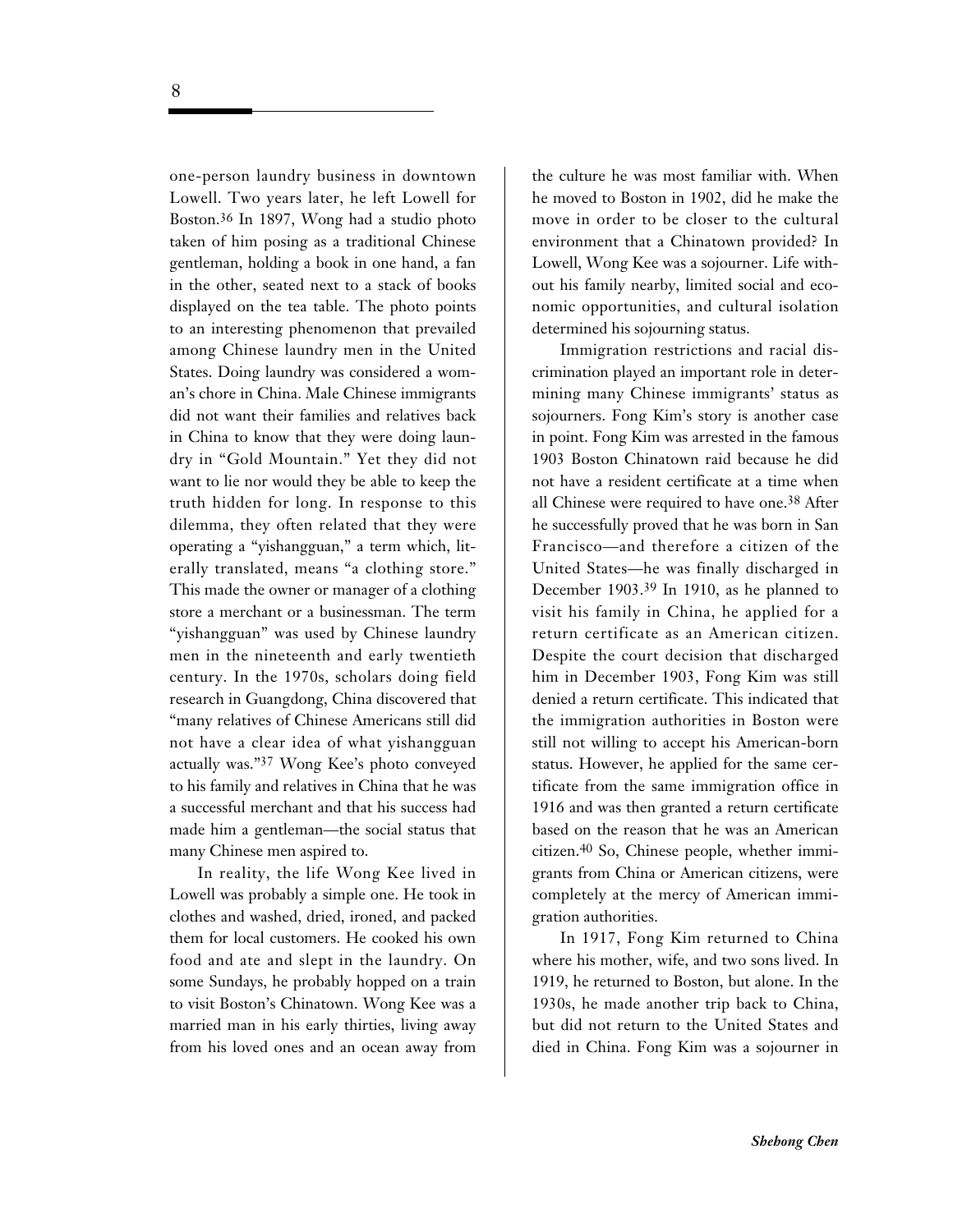the United States. But after his death, one of his sons made use of his status as an American citizen to enter the United States in 1943.41 It is likely that Fong Kim wished to have his family join him in America. Did his frustrating experience with the immigration authorities restrain him from taking steps to accomplish his wish while he was alive? His sojourning status was at least partially determined by restrictions and discrimination against Chinese immigrants.

Despite their status as sojourners, the Chinese in Lowell did not live in "extreme isolation."42 They demonstrated interest in becoming full-fledged members of American society. In 1879, a few years after the first Chinese immigrants appeared in Lowell, the John Street Congregational Church listed four Chinese members. One of them, Jee Gam, came from California where he had been converted to Christianity. Jee Gam was able to repeat the Lord's Prayer in Chinese in front of the pastor and entire congregation.43 In the 1890s, a church missionary school in downtown Lowell reported having fifteen Chinese men attending the school.44

The recorded Chinese involvement in the First Baptist Church and the Fifth Street Baptist Church in Lowell confirmed these other random sightings of Chinese demonstrating interest in Christianity. In June 1888, the First Baptist Church opened a Chinese Sunday school.45 In the next thirty-three years, the church register books recorded fifteen Chinese names, twelve of whom were baptized in the church; two joined the church with letters from the churches they belonged to before they arrived in Lowell; and one joined the church with neither a letter or date of baptism.46 In 1909 when a local newspaper reported the baptisms of two Chinese men,

the church claimed to have twenty-three Chinese members.47

In January 1898, the Fifth Street Baptist Church also opened a Chinese Sunday school.48 The last few years of the 1890s witnessed a boom in the Chinese population of Lowell. In 1898, one local newspaper reported eighty-seven Chinese in Lowell.49 In 1905, the Chinese Sunday school reported an increasing number of Chinese attending and in 1918, the school had to request more volunteer teachers because more Chinese were attending the school.50 Between 1898 and when it celebrated its sixty-second anniversary in 1935, the Chinese Sunday school claimed a one-time high enrollment of twenty-two Chinese members.51

The Chinese members also participated in church-wide activities. In June 1918, they sang together as a group at a Sunday communion service.52 Since the two Chinese Sunday schools both belonged to the Merrimack River Association of Baptist churches, the Chinese Sunday school class at the First Baptist Church also participated in church activities of the Fifth Street Baptist Church. This demonstrated the attention the Baptist churches gave to their Chinese members. In February 1917, the Fifth Street church welcomed a pastor. Attending the reception for the new pastor were members from the First Baptist Church. Wong Quon, a member of the Chinese Sunday school at the First Baptist Church, sang two songs at this reception.53

Some Chinese members took their membership in the church very seriously. Wong Thick, who was baptized in the First Baptist Church on Christmas Day 1910, died in Lowell in August 1915. The funeral services for Wong Thick were held in the church, where the Chinese Sunday school class sang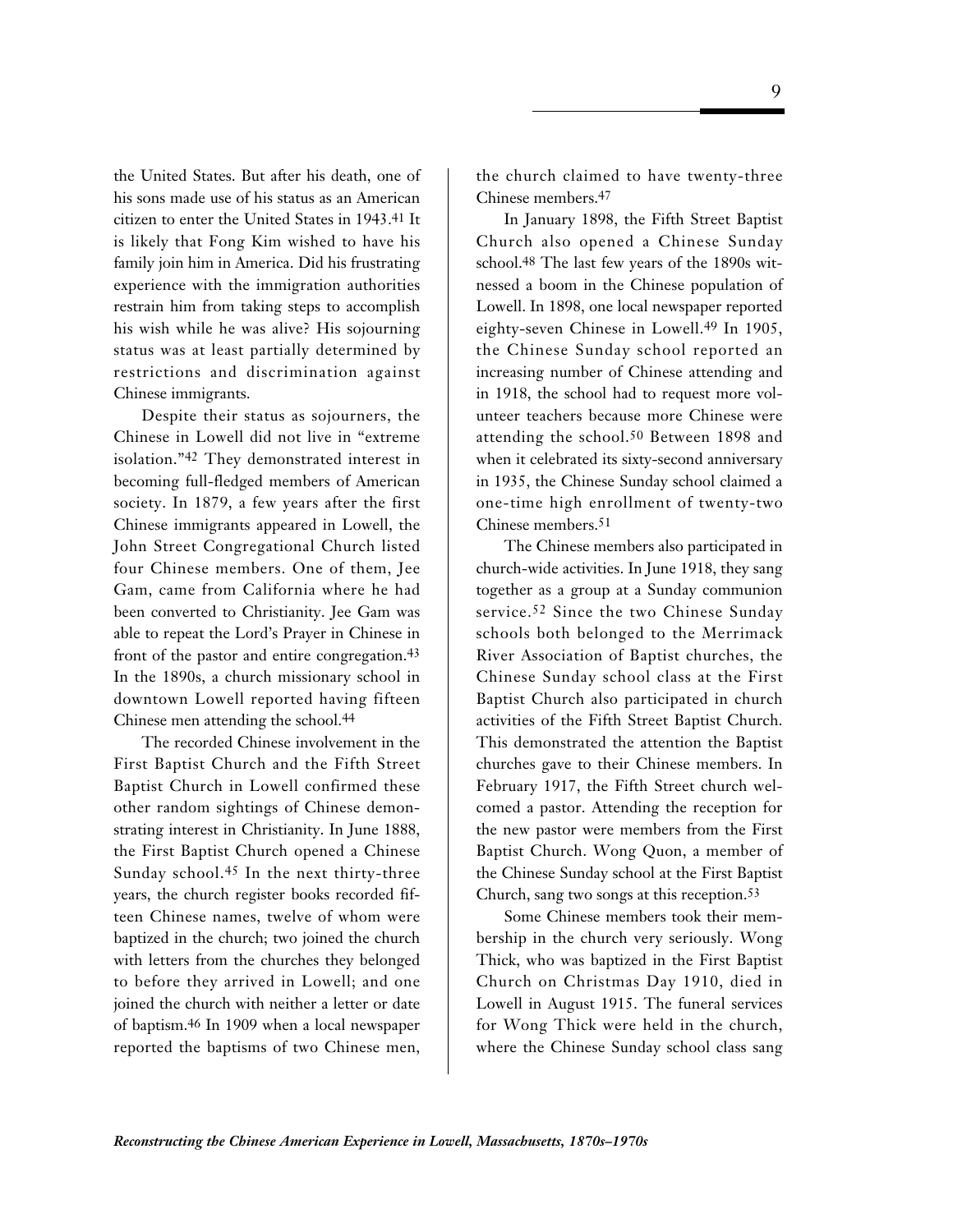hymns. Wong Thick was later buried in Westlawn Cemetery in Lowell, in a Christian ceremony performed by Rev. Dinsmore of the First Baptist Church.54 Wong Quon, who started as a laundry man and moved into the restaurant business in the 1910s, was also a member of the church. When he died in Lowell in October 1921, his funeral service was also held in the First Baptist Church.55

Besides becoming members of Christian churches and making Lowell their final resting place, another sign of Chinese willingness to become full-fledged members of local communities was interracial marriage. In 1902, George Wong, who had immigrated to the United States in 1898, married a white girl in Manchester, New Hampshire. After the marriage, the couple moved to Lowell and both became regular members of St. Peter's Catholic Church. The couple had a son in October 1903. As this was the first baby born in Lowell's Chinese community and the only baby in the community, George Francis Wong received many gifts from local Chinese men. Unfortunately, the baby only lived three weeks. His death caught the attention of a local newspaper. George Wong and his wife Flora Wong continued to live in Lowell. George Wong, perhaps with the help from his wife, ran a laundry on Cheever Street. In 1920, they appeared in the census manuscript as a married couple.56

### **Diversifying Occupations, Establishing Families, and Growing up in Lowell as Chinese Americans, 1907-1960s**

The 1920 Census recorded seventy-nine Chinese; I found seventy-seven of them in the census manuscript. Unlike what the 1900 census had shown, only thirty-five of Lowell's

Chinese in 1920 were in the laundry business, while twenty-seven were in restaurant business. Four were managing a tea store and the rest were women, children, a student in Lowell's textile school, a retiree, and an unemployed person. Twenty-two of Lowell's Chinese were American citizens, compared to only two in 1900. As citizens, this group sponsored members of their families to join them, which ended the all-male profile of Lowell's Chinese community. Having families on American soil, the Chinese in Lowell set down roots in the United States, proving that earlier generations of immigrants did not necessarily choose to be sojourners, especially when circumstances allowed them to become permanent residents.

The year 1907 witnessed the appearance of the first Chinese restaurant in Lowell. Like laundries, restaurants also provided a means for Chinese immigrants to make a living in the United States. While restaurants in Chinatowns provided authentic Chinese food for a Chinese clientele, Chinese restaurants outside Chinatowns altered Chinese dishes to cater to the tastes of the mainstream population. The first Chinese restaurant in Lowell was called "Chop Suey and American Restaurant." According to a menu from the early 1910s, the restaurant offered more American dishes like "sirloin steak, French fried potatoes, clam chowder, and apple pies," than Chinese dishes. Even in the menu section under the heading "Chinese Bill of Fare," dishes listed as "boiled rice with maple syrup or milk" were not really Chinese dishes.57

The restaurant business was a riskier proposition and required a substantially larger financial investment than laundries. However, they provided Chinese immigrants an opportunity to demonstrate their entrepreneurial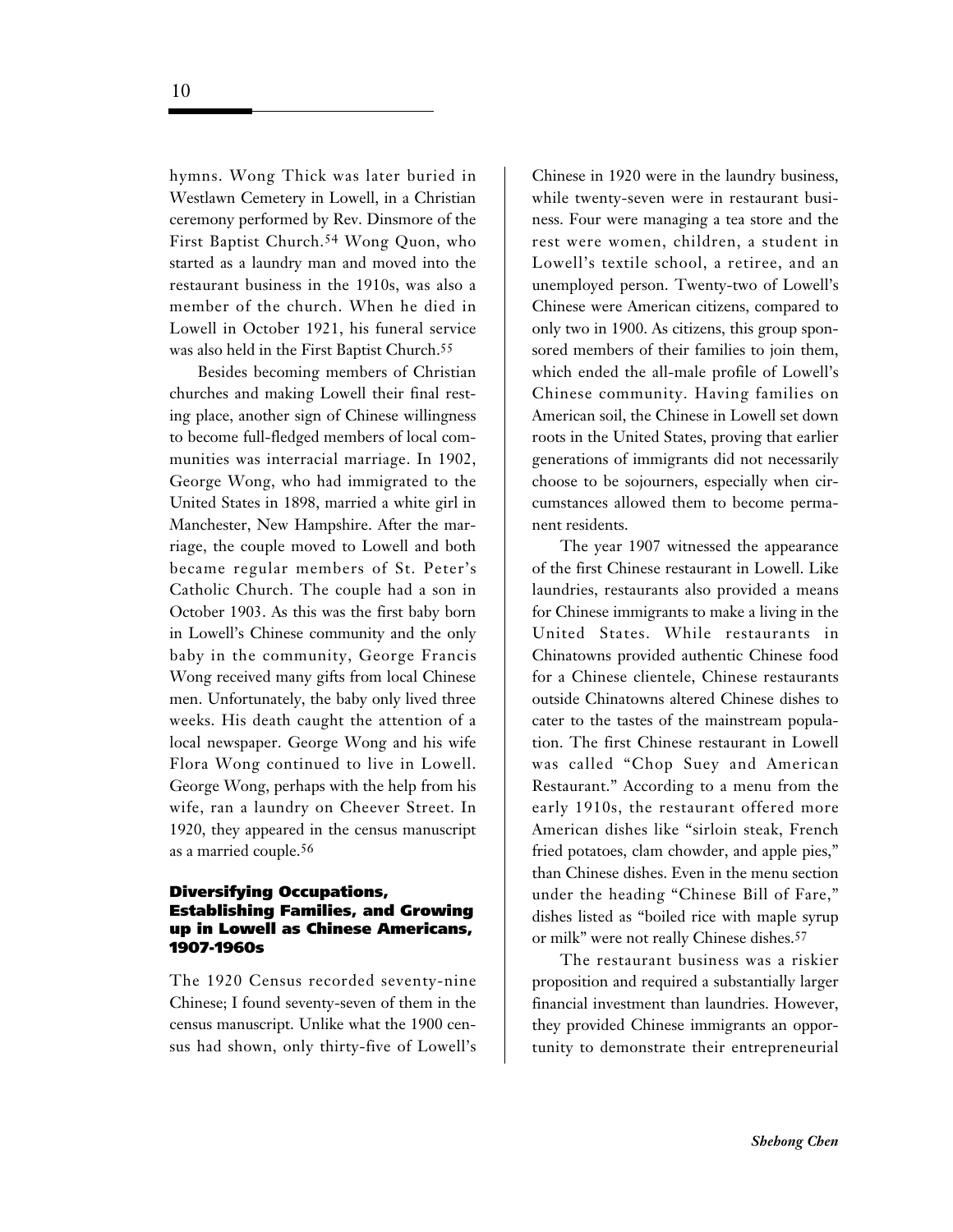

**Figure 2.** Young China Restaurant

talents. The first Chinese restaurant in Lowell was owned by the Chin Lee Company. In 1914, the company opened two more restaurants, one in Lynn, Massachusetts and the other in Providence, Rhode Island.58 Its success encouraged other local Chinese men to open two more restaurants in Lowell in 1913 and 1914. Wong Quon, a member of the First Baptist Church, opened the Pekin Company's Chinese and American Restaurant on Central Street in 1913. The restaurant catered to private parties and also served take-out chop suey. This restaurant, however, was listed in the *City Directory* only for one year.59

When Wong Quon closed his Pekin Company restaurant, he joined a man named Chin Shaw Kee in 1914 and opened the Young China Restaurant on the same street where the Chin Lee Restaurant had run successfully for seven years.60 The Young China

Restaurant featured chop suey Chinese and American foods. It boasted elaborative interior decorations, exquisite traditional Chinese furniture and tropical plants in decorative pots. The owners were so proud of their business establishment that they commissioned a postcard photo of the interior of the restaurant (figure 2).61 But the restaurant did not survive long. In 1917, it also disappeared from the *City Directory*. Meanwhile, the Chin Lee Restaurant moved from its original obscure location to the address that the Young China Restaurant had once occupied. Wong Quon himself then joined the Chin Lee Company. He was treasurer of Chin Lee Restaurant when he died in 1921.62

Chinese restaurants in Lowell had to survive in the midst of ongoing racial discrimination and hostility. In 1911, the Massachusetts House of Representatives proposed a law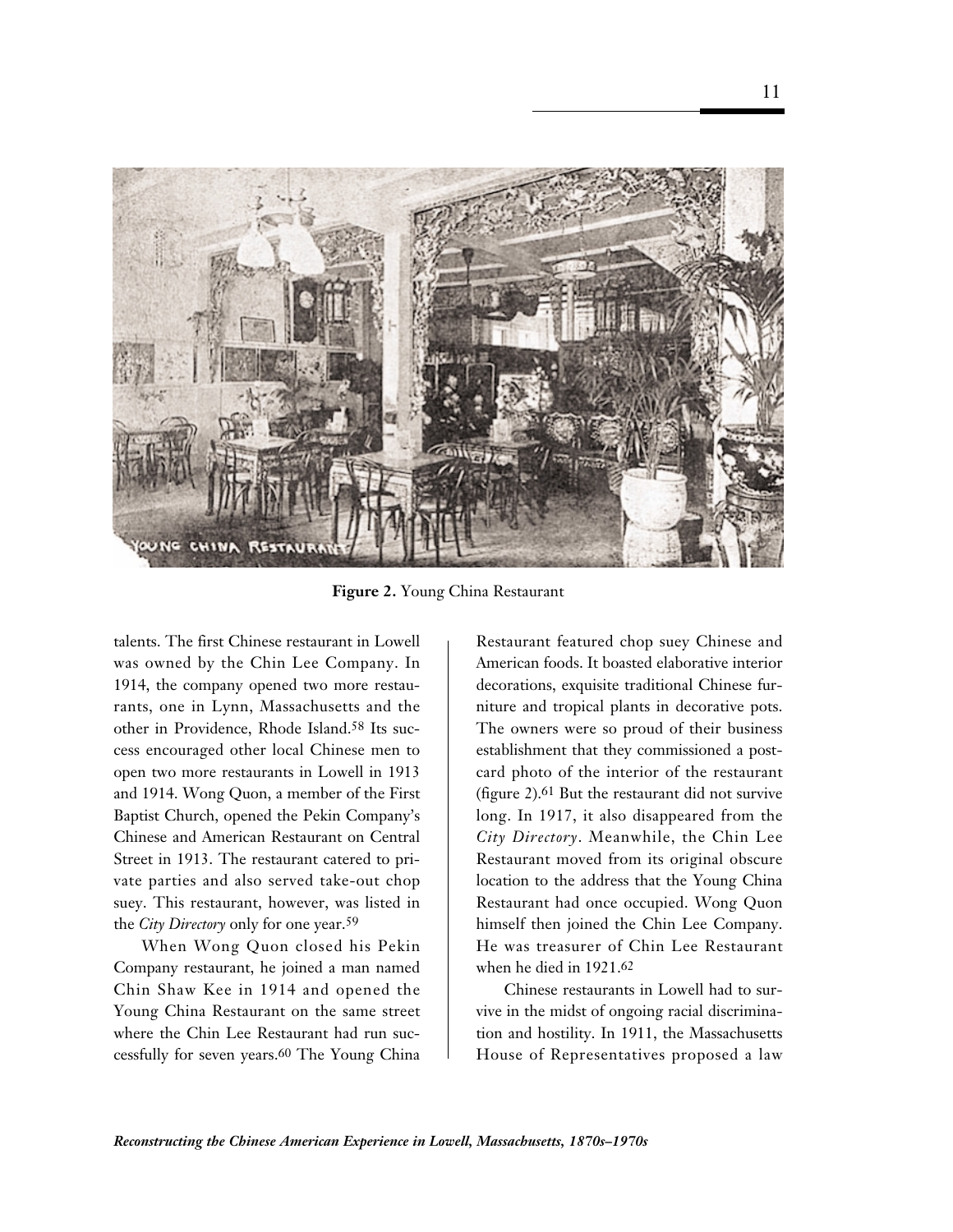making it "a criminal offense for any woman under the age of 21 years to enter a hotel or a restaurant conducted by Chinese." Although the Supreme Judicial Court eventually declared the proposed law unconstitutional, its initial consideration demonstrated a general attitude that Chinese restaurants were evil and corrupt places and especially dangerous to young women.63

In such an atmosphere, the survival of the Chin Lee Restaurant depended on the resilience and ingenuity of its proprietors. Chin Lee "can compete with any other restaurant in the city," reported a Lowell newspaper in 1926. It managed by adapting to the local mainstream taste. As a matter of fact, the newspaper concluded that the restaurant had become the place where many local residents would go "when all else fails to stimulate a jaded appetite." 64 The restaurant was "the ideal place on sad red Sundays" for a young Jack Kerouac, who grew up in Lowell in a French Canadian family. Kerouac, who also liberally used the racist slur "chink" in his references to Chinese women and men, wrote that Chin Lee's had "rich heartbreaking family booths" and "nice smiling Chinese men" who would serve him and his family food with a "smell so savory [that it] hung in the linoleum carpet hall downstairs."65

The Chin Lee Restaurant owners' ingenuity manifested itself not only in their ability to cater to the tastes of the local clientele, but also in their success in managing their business through the Great Depression. Keenly, they understood that the impact of the depression was not simply economic but also psychological. Therefore, in 1932, the restaurant started to provide live music and dancing every evening except Sundays. This attracted customers who appreciated a few hours' escape from the nation's economic woes. The

restaurant featured private booths, which made dining there a pleasant experience. It offered large quantities of food at reasonable prices with fast, efficient service. By 1937, the restaurant completed its transformation to an extensive business establishment capable of accommodating 300 diners at a single sitting.<sup>66</sup>

The 1920 census manuscript enumerated three Chinese American families in Lowell. While George Wong and Flora Wong were an interracial couple, the other two Chinese American families consisted of husbands born in the United States and wives who had come from China to join their spouses. To reiterate, because of the Chinese exclusion laws, only merchants and American citizens could sponsor their families for admission. Fong Lee, a laundry man in Lowell, was born in California and his wife came to the United States in 1914. They had a daughter who was born in China and who entered the United States with the mother. The couple lived in New York for a time, where another daughter and a son were born to them. The 1920 census indicated that Fong Lee's widowed father-in-law also lived with him, making this a complete household of three generations. Dongsen Chin, head of the other Chinese American family in Lowell, was in the restaurant business. Also born in California, he sponsored his wife and daughter to join him from China in 1917. The couple had a second daughter when the 1920 census was taken.67

Possession of U.S. citizenship was the primary means by which Chinese could manage to establish families in Lowell. However, as the Fong Kim story illustrated, proving their status as natural-born Americans was hardly an easy task for Chinese in the early twentieth century. Nor was it a simple matter for a Chinese man to sponsor his wife and children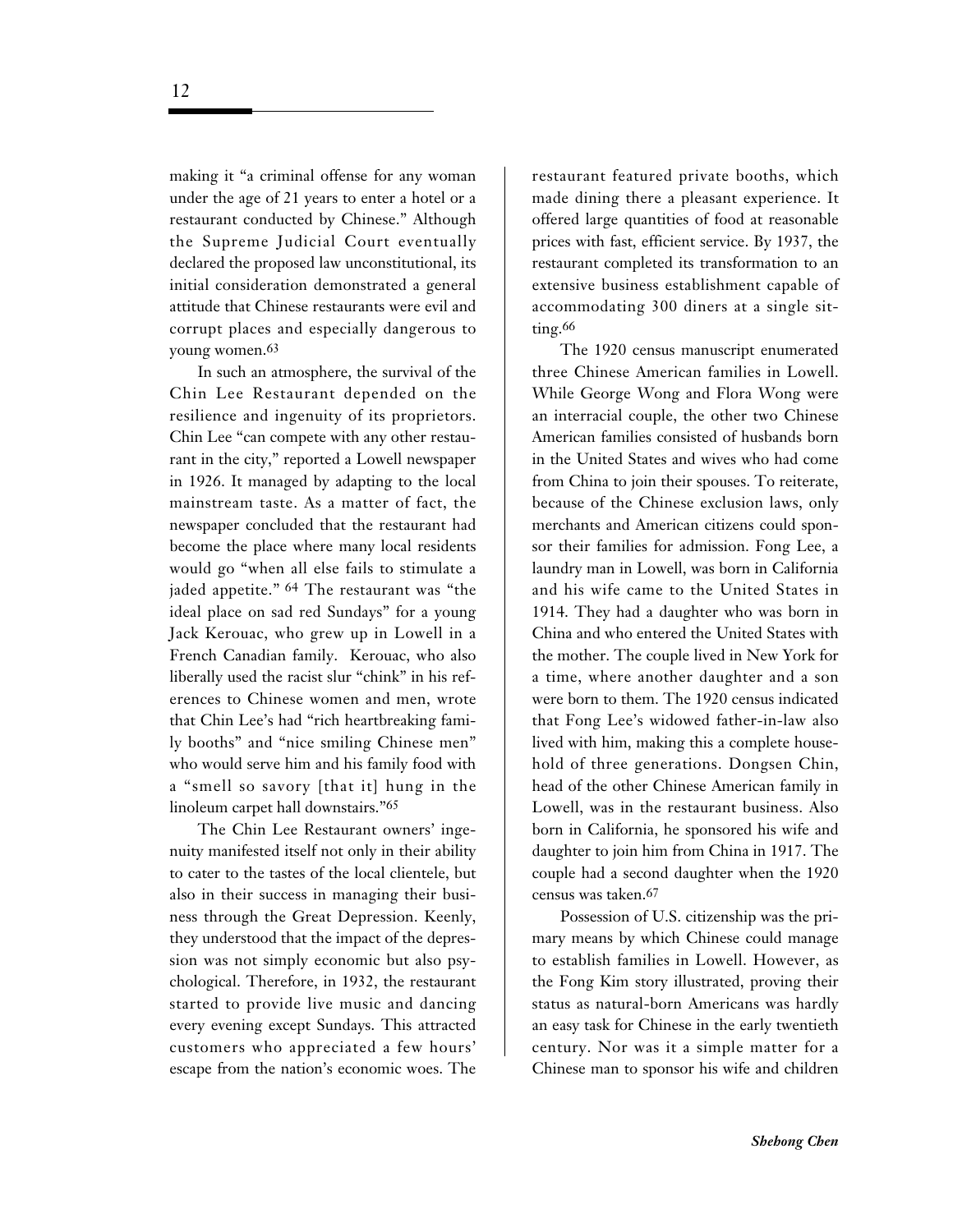





**Figure 3.** Wong Fook **Figure 4.** Lee Shee **Figure 5.** Oi Gem Quong

for admission into the United States on the basis of his natural-born American status. Wong Fook Quong's story is a case in point. Wong was born in California in 1886. He returned to China, then married and fathered a daughter there. In 1920, while a resident in Boston, Massachusetts, Wong requested a pre-investigation of his status as an American citizen in order to facilitate the admission of his wife and daughter into the United States. When the Immigration Service's Boston Office confirmed his status, he sent for his wife and daughter. They arrived in Boston in December 1920. Immigration officers, however, interrogated Wong Fook Quong, his wife Lew Shee, and his daughter Oi Gem, who was only ten years old at the time (see figures 3, 4, and 5). Wong and his wife were peppered with questions like "What was the weather like on your wedding day?" and "What present did you give or receive at the time of your wedding?" All three were asked questions about the size of their home village, the exact location of their house in the village, and even the location of their bedroom in the house.

When the immigration officers compared notes and concluded that answers given by the three were "in close agreement," Lew Shee and Oi Gem were finally officially admitted as wife and daughter of a citizen of the United States.68 Wong Fook Quong and his family later moved to Lowell and opened a laundry on Coral Street.

Fong Lee, Dongsen Chin, and Fook Quong Wong were extremely fortunate to have had their families enter the United States before 1924. This was because the 1924 Immigration Act barred entry of Chinese wives of American citizens of Chinese ancestry. This law reflected an abiding negative national attitude towards the Chinese establishing families in the United States.69

This backdrop necessarily informs a 1925 police incident involving the Wong family in Lowell. In 1925, Wong made arrangements to have his 15-year-old daughter Mamie (Oi Gem) marry Lee Ah Jim, a Chinese laundry man who lived and worked in Providence, Rhode Island.70 When news of the arranged marriage broke, the Lowell police reacted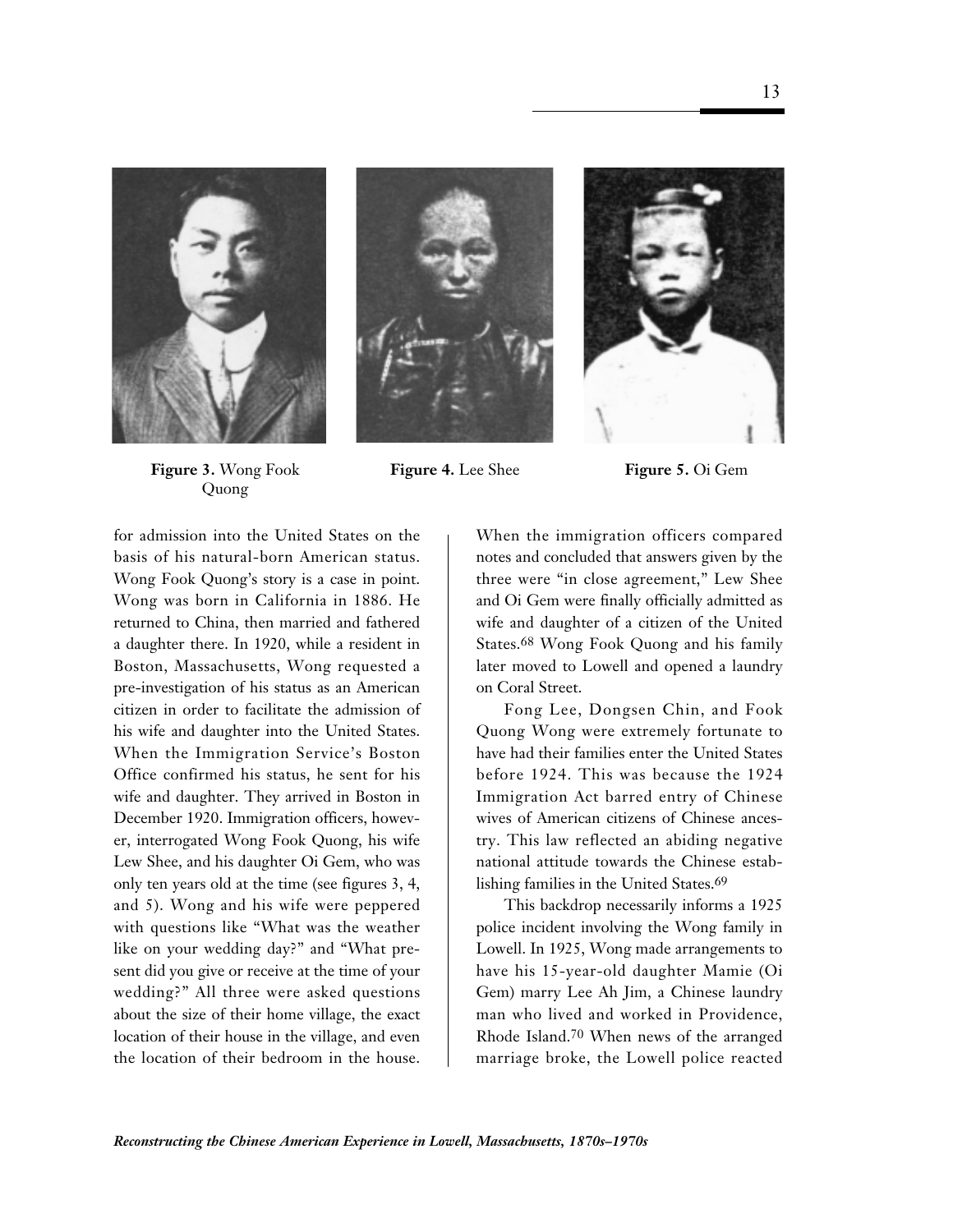quickly and took Mamie away from her classroom at the Morey School, placing her in an unidentified home to protect her from "being sold" into marriage.71

The heavy handed police action not only shocked the Wong family, but it also outraged a local lawyer named J. Joseph Hennessy, who the Wong family had hired to represent them. Hennessy referred to the police officer's action of taking Mamie out of her school classroom in the middle of the day as "autocratic" and "ruthless." He accused the police department of "meddling in a civil matter."72 He demanded that Mamie be returned to her parents. The court finally ruled that so long as Mamie's parents were "fit persons to have her in their custody," it was not interested in whether Mamie was to be married or not.73 The petition of the Lowell police for guardianship of Mamie was therefore dismissed and Mamie was returned to her parents.

Despite such an unwelcome, adverse environment, it appears that the Wong family was determined to make Lowell its home. Wong Fook Quong and his wife Lew Shee eventually adopted English names, and went by Charles and Bertha. They joined the Calvary Baptist Church in the neighborhood. After Mamie, they had four children who were born in Lowell. Lillian, their first daughter who was born in Lowell, remembered that her mother made a pretty yellow dress for her which she wore to church services every Sunday.74

Growing up Chinese and American in Lowell was a struggle. Lillian remembered having to combat racial slurs as well as dealing with the complications of having to straddle two different cultures—the mainstream American and traditional Chinese culture. After school, white boys liked to hang around

her father's laundry (which also served as the family's living quarters), taunting the family with shouts of "chink! chink!" Lillian, for her part, devised a response. Planning ahead on one occasion, she ambushed the white boys from behind and threatened to really hurt them if they did it again. This effectively deterred the racial taunts. On another occasion, when she and a white girl friend went to see a play, two boys called her "chink." With her friend's help, Lillian grabbed the boys and knocked their heads together. This shut the boys up.

Being an elder child in the family, Lillian had to start helping in the laundry when she was very young. In 1934, when she was only 12 years old, Lillian's mother died. After that, Lillian had to figure everything out herself about growing up to be a woman. At the age of 17, her father arranged for her to marry a China-born laundry man, George Tong. She went through the wedding ceremony and the news of her marriage was reported in a Lowell newspaper. But on the wedding night, she refused to go to George Tong's apartment. She realized that she was "too Americanized for the China-born man." Later on, Lillian obtained a divorce from George Tong.75

Afterwards, Lillian continued to live at home and help in the laundry. Washing and ironing laundry was work that generated a lot of heat. During the summer, laundry work was particularly gruesome. To avoid the heat of the day, Lillian worked at night. She would welcome the first morning light as she sat outside the laundry and took in some fresh air in the company of her dog. The summer morning light was also greeted by a young man delivering newspapers. He always had his faithful dog with him as well. As the newspaper deliveryman passed by, Lillian's dog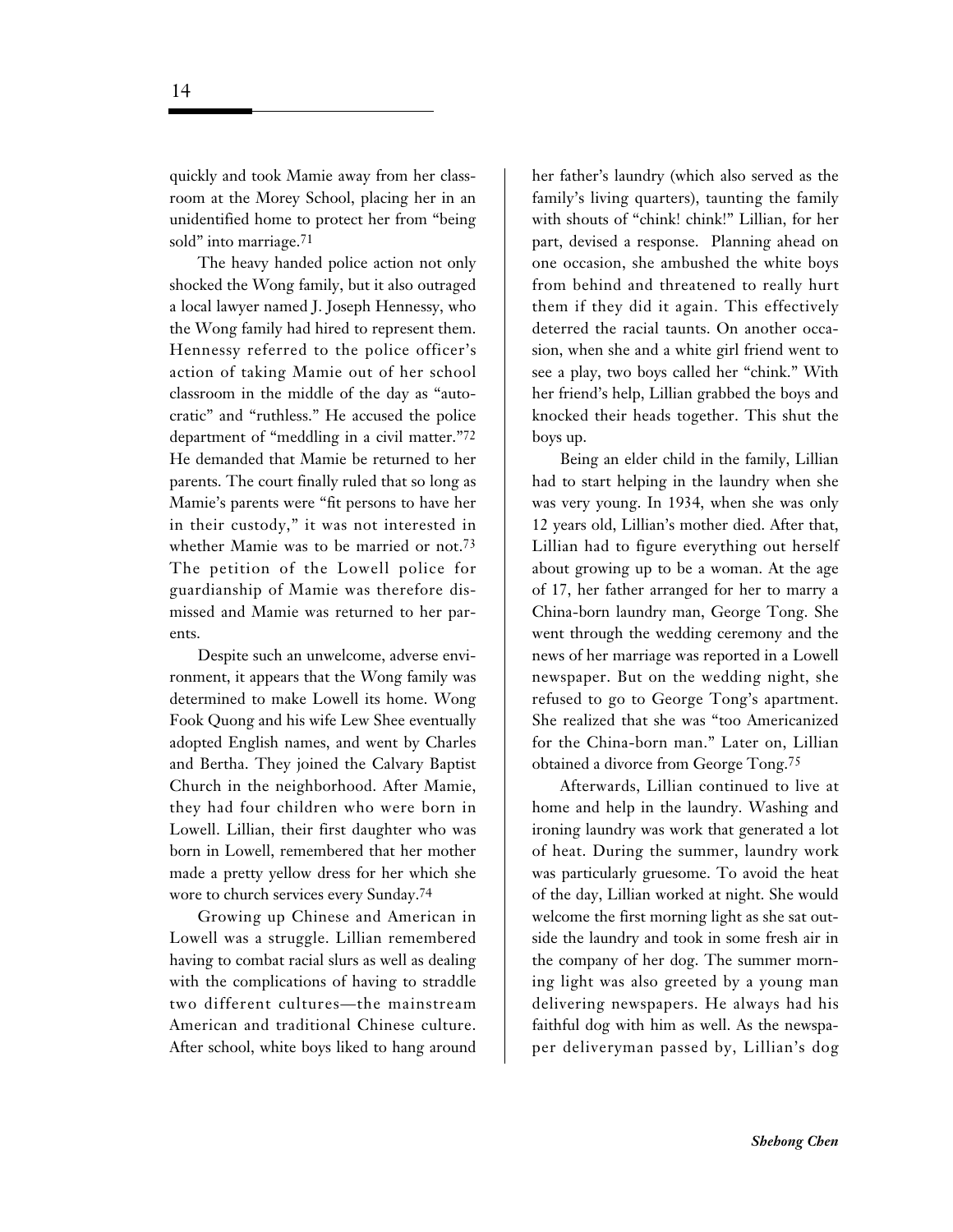would go and greet his dog. After many such encounters, Lillian and the deliveryman, Edgar Burbank, became acquainted. In September 1943, Edgar, who was in the United States Navy at the time, and Lillian married. When I interviewed Lillian in 2001, she related proudly that the marriage was a success and that she and Edgar raised a wonderful family in Lowell.76

Lillian's refusal to submit to her father's marriage arrangement and her determination to make her own choice for a husband reflected the sharp contrast between American-born Chinese who grew up in Chinatowns and those who were forced to grow up in American cities and towns without Chinatowns. A small Chinese population such as the one which sprouted in Lowell could not support a Chinatown or even a Chinese-language school. Immigrant parents provided the only source of Chinese culture. Competing with this limited source of Chinese culture was the larger world of American culture. In their socialization process, the cultural impact of church, school, and friends far outweighed that of their immigrant parents.

The experience of another Chinese family in Lowell provides additional evidence that the influence of immigrant parents simply could not compete with the impact of the larger society. Chuck Quan and his wife ran a laundry in Lowell in the 1950s and early 1960s. They were both immigrants from China, but their four children—two sons and two daughters—were all born in Lowell. Chuck and his wife were both educated in China and they put great emphasis on raising their children properly and with a good education. To supply the children with Chinese language and cultural education, the entire



**Figure 6.** Charlie Woo, Laundry man, 370 Central Street, Lowell, MA, March 1957**.** *Courtesy of Photographer George of Lowell***.**

family spent Sundays in Boston's Chinatown, where the children attended Chinese school. In Lowell, Chuck and his wife sent the children to a Catholic school. They were strict parents and allowed the children to have only selected white friends. A friend of the family remembered that the two Quan daughters were usually required to finish both their Catholic school homework and Chinese school homework before they could play. By restricting their children's social life, by enrolling them in Chinese and Catholic schools and requiring them to give priority to their school work, these immigrant parents showed they wanted their children to get the better of two cultures, Chinese and American.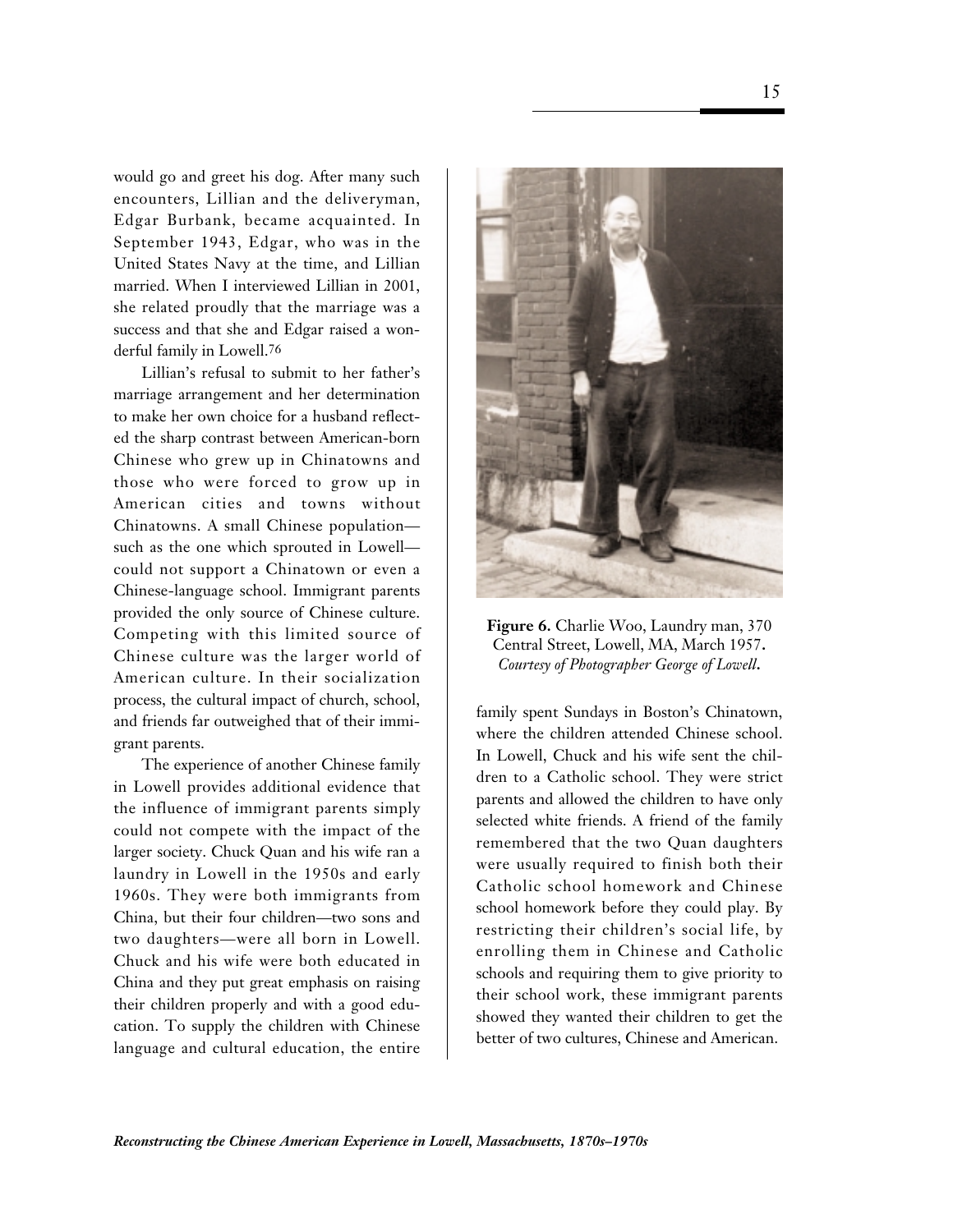Ironically, the Quans' strenuous efforts were often sabotaged. On the surface, the children usually abided by their parents' instructions, but behind their backs, the children often acted in contrary fashion. Many American-born Chinese could not see any practical value in learning the Chinese language. Even those who lived in Chinatowns questioned the utility of learning the language.77 Having to learn to write Chinese characters—a standard piece of homework from a Chinese-language school—in Lowell, where the written Chinese language was never otherwise used, must have been quite burdensome. A white friend of the Quan family remembered helping the Quan girls copy their daily quota of Chinese characters so they could come out to play.78 Consciously or not, the Quan girls frustrated their parents' desire to have them imbibe the discipline associated with Chinese culture that the Chinese-language school was supposed to teach them.

The Quans, like many other Chinese immigrant parents, did not want their children to marry non-Chinese Americans. Chinese immigrant parents regarded non-Chinese Americans as too individualistic, not family oriented enough, and more prone to divorce. The Quans sent the eldest son to Hong Kong, where he married a Chinese wife. Their two daughters, however, appeared more rebellious: both married white men. One daughter did not even tell her parents about her marriage until after she and her fiancé had been legally married.79

### **Disappearance of the Chinese Laundry and Continuing Existence of the Chinese Restaurant, 1940-1975**

As a city, Lowell began experiencing decline in the 1920s. In this period, many Lowell mills moved to the South, where labor was



**Figure 7.** Unidentified laundry couple, Lowell, MA, 1950s. *Courtesy of Photographer George of Lowell.*

cheaper and profits bigger. By 1930, twothirds of Lowell's labor force was idle.80 Government intervention—via New Deal programs in the 1930s and the war economy in the first part of the 1940s—helped sustain employment in the city for a time. After World War II, however, Lowell suffered severe and continuous economic decline. Within two decades, the city lost twenty percent of its population. In 1976, Lowell still reeled from a 10.1 percent unemployment rate.81

The Chinese laundry business declined as Lowell's economy declined. The number of Chinese laundries shrank from nineteen in 1940 to twelve in 1950. These small hand laundries survived only because their owners were willing to work long hours and mobilize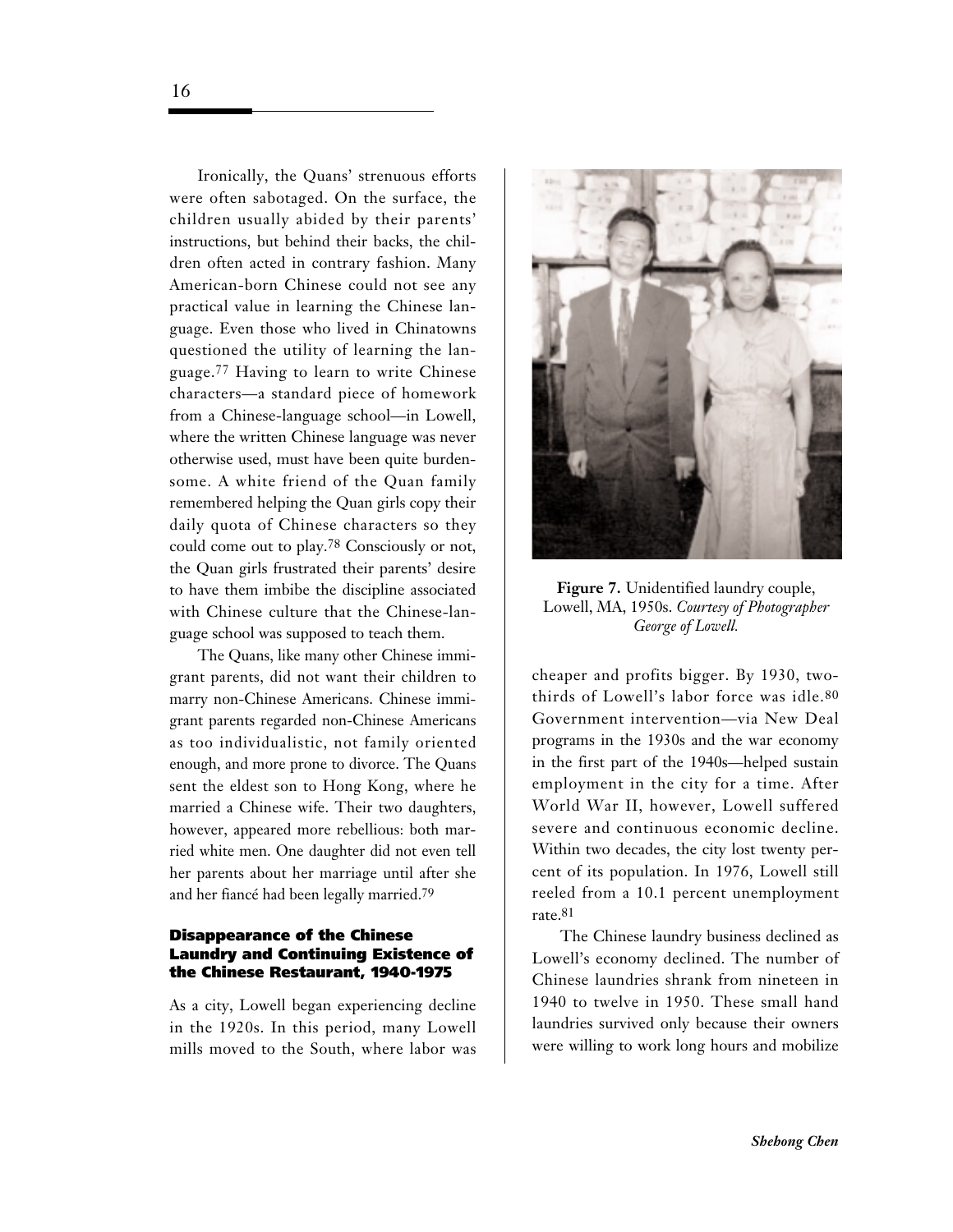

**Figure 8.** Anna Lee, daughter of laundry man, Lee Jim Hong, 31 Paige Street, Lowell, MA, 1950s. *Courtesy of Photographer George of Lowell.*

all the labor resources of their families (see figures 6, 7 and 8). The Quan daughters, for example, helped ironing and folding washed laundry.82 As mentioned, Lillian Wong often worked in the hot and steamy laundry straight through the night.

The last few Chinese laundries in Lowell began to disappear in the 1950s and 1960s. Wong Fook Quong died in 1957 and his laundry on Broadway Street closed its doors.83 In 1966, the Quan family moved away from Lowell and their laundry also disappeared. The Burbank Laundry, owned and operated by Lillian and Edgar Burbank after World War II, closed its doors in 1968. By 1975, there were no Chinese laundries in Lowell.84 Self-service laundries, dry cleaners, and affordable home washing machines took their place supplying the laundering requirements of American cities.

Unlike the Chinese laundries, however, Chinese restaurants continued to sustain themselves in Lowell. Nationally, according to one study, the number of Chinese restaurants increased from 4,304 in 1949 to about 10,000 by the end of the 1960s.85 China's alliance with the United States in World War II changed American attitudes toward Chinese people. In the deliberations to repeal the Chinese exclusion acts, one Congressman from Missouri said, "All at once we discovered the saintly qualities of the Chinese people. If it had not been for December 7, I do not know if we would have ever found out how good they were."86 The success of the Communist revolution in China in 1949, however, was considered a "loss" by many Americans. As a result of its Cold War foreign policy, the United States refused to recognize the People's Republic of China. With direct access to mainland China cut off, many Americans found an outlet for their newly discovered curiosity about Chinese culture in the Chinese American restaurant. Correspondingly, as the United States assumed a position of global dominance and leadership in the aftermath of World War II, average Americans became more cosmopolitan, with broadened tastes for more "exotic" foods.

In 1956, the long-established Chin Lee Restaurant was joined by another Chinese restaurant in Lowell, the Cathay Garden.87 Unlike the Chin Lee Restaurant's menu from the 1910s—the one which had proffered more American dishes than Chinese ones—the Cathay Garden's menu featured only one page of American dishes (including desserts and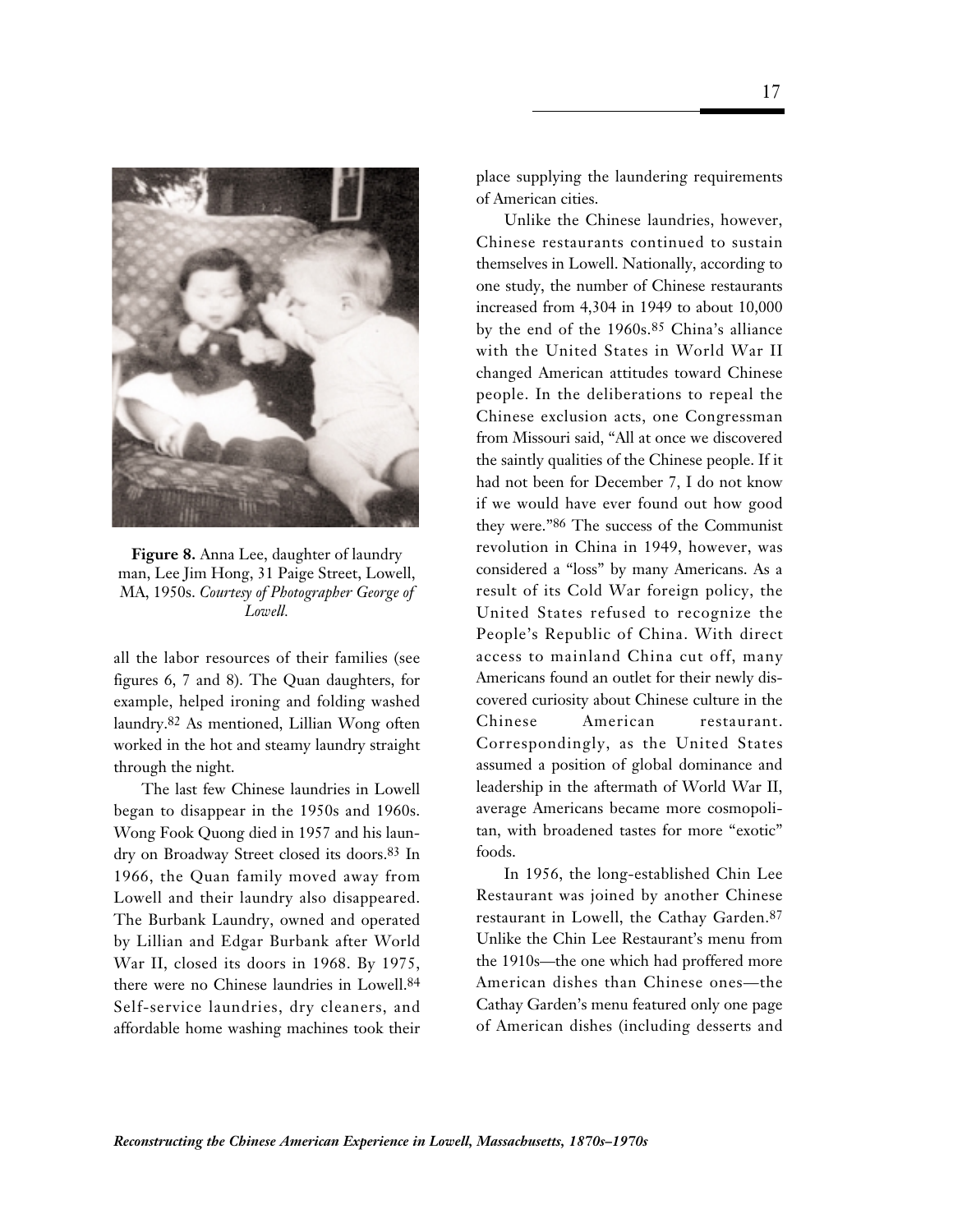beverages), against five pages listing Chinese dishes. Aware of the developing penchant among Americans for unusual food, the Cathay Garden specifically advertised its "exotic drinks in our Polynesian Cocktail Lounge." The restaurant also offered "spacious parking area," an "air conditioned" interior, dining capacity to accommodate large parties, and take-out service.88

The Cathay Garden was owned and managed by Frank Chin and his son Jack Chin. Frank Chin arrived in the United States as a son of an American-born Chinese in 1925. Like many American Chinese restaurant owners, Frank Chin started out as a partner in a Chinese restaurant before opening his own business in Lowell in 1956. Neither he nor the rest of his family became residents of Lowell, however, probably because the city was suffering from its continuous economic depression well into the 1950s and 1960s. In addition, Frank Chin had two other sons who opened restaurants in Fitchburg, Massachusetts and Nashua and Manchester, New Hampshire in 1964, 1969 and 1971, respectively. Opting to make Boston their home instead of Lowell or other New England towns enabled the entire family—Frank Chin, his wife, his sons and their wives, and eight grandchildren—to be close to the cultural life offered by New England's biggest Chinatown.89

That all the men in the Frank Chin family continued to run Chinese restaurants in the 1950s and 1960s, even after decades in the United States, still points to existing barriers in the general job market in New England directed against Chinese. But this also underscores the persistent economic attractiveness of the restaurant business for the Chinese. Chin Lun Sing, who grew up in Lowell and served in the U. S. army during World War II, "worked as a waiter in various Chinese restaurants in the Boston area" for the balance of his life after the war.90 Lillian's sister, born, bred and educated in Lowell, also worked in Chinese restaurants in the Boston area.91 For the owner, the restaurant business offered outlets for Chinese American entrepreneurship in a still racially prejudiced society that restricted the professional and business opportunities of people of color. One Chinese restaurant owner in Providence, Rhode Island said that he returned to restaurant work after serving in World War II as an electronics technician "in order to save money to open his own restaurant."92 One of Frank Chin's sons had a Master's degree from Boston University, but he opened a restaurant in Nashua, New Hampshire in 1969. His successful business in Nashua led him to open a second restaurant in Manchester, New Hampshire two years later.93

In the 1950s and through the 1970s, Chinese restaurants remained popular spots for Lowell's residents. One man remembered that as a teenager, he and his best friend "spent a considerable amount of time dining at this [Cathay Garden] restaurant."94 One woman said that when she was a little girl, her mother would take her out to Chin Lee's if she did well in school and helped with chores around the house. This was enough to motivate her to do her best in school and at home. When she dined at Chin Lee's, she remembered wishing that service would be slow so that she could take her time admiring the exotic decorations inside. Several other residents told me that they celebrated birthdays and gathered on special occasions with family and friends at the Chin Lee Restaurant.95

After sixty years as a going business in Lowell, the Chin Lee restaurant finally disap-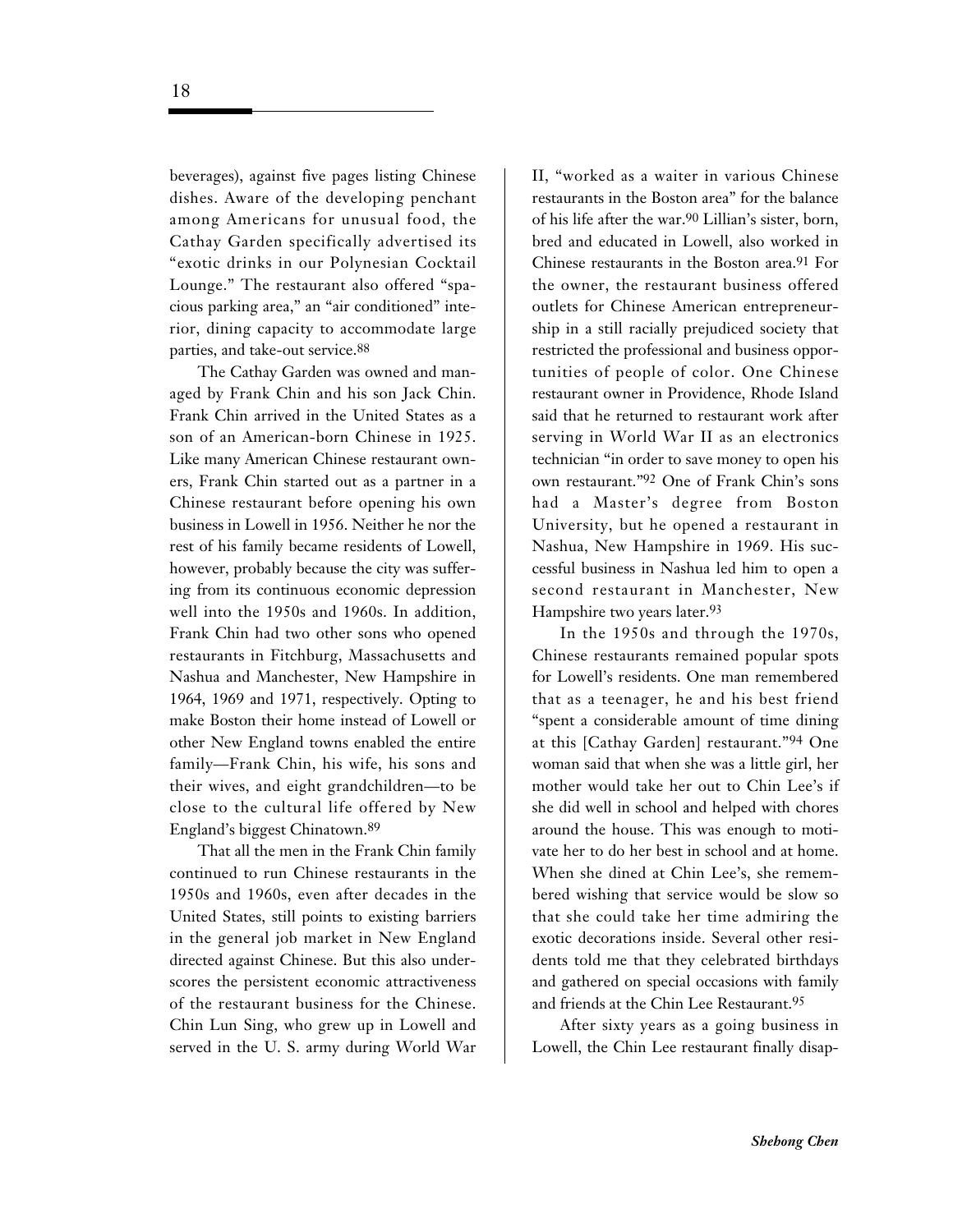peared from the *City Directory* in 1968. In the same year at the same location, however, the Jade Pagoda Chinese restaurant appeared. In 1975, the Jade Pagoda and the Cathay Garden were the two major Chinese restaurants in Lowell.96 Today there are at least eighteen Chinese restaurants in Lowell, with many others dotting the surrounding towns.97

### **Conclusion**

The Chinese American experience in Lowell illustrates that historically, most people in the city feared large-scale Chinese immigration into United States and into Lowell. This fear was rooted in the racial prejudice that held that Chinese immigrants would never assimilate and become American. Even though Chinese never arrived in Lowell in very large numbers, they still had to combat the effects of racial discrimination.

Perhaps due to the small number of Chinese people living in the city at any one time, Lowell, like many other New England cities and towns, did not give rise to a Chinatown. Lack of a Chinatown—and of other Chinese cultural institutions such as a temple, family or clan association—probably led Lowell's Chinese to gravitate towards the Christian churches which provided spaces where Chinese immigrants could find not only spiritual solace but social outlets as well. In addition, the fortunate absence of anti-miscegenation laws in Massachusetts in the period under investigation allowed George Wong, Lillian Wong, and the Quan daughters to intermarry into the mainstream population. Persistent, resilient, creative, determined to set down roots in the United States, the Chinese in Lowell were not as isolated and unassimilable as Chinese Americans have been usually portrayed.

Since this is the first in-depth study of Chinese American experiences in a New England city or town, I hope it will trigger more scholarly attention to other towns and cities in the Northeast. In the 1990s, Him Mark Lai, a leading scholar in Chinese American history, said that scholars needed to begin shifting the focus away from San Francisco, to pay more attention to other communities instead in order "to get a more balanced interpretation of the course of development of the Chinese in America."98 Knowledge of Chinese American experiences in New England will definitely add to such a balanced interpretation.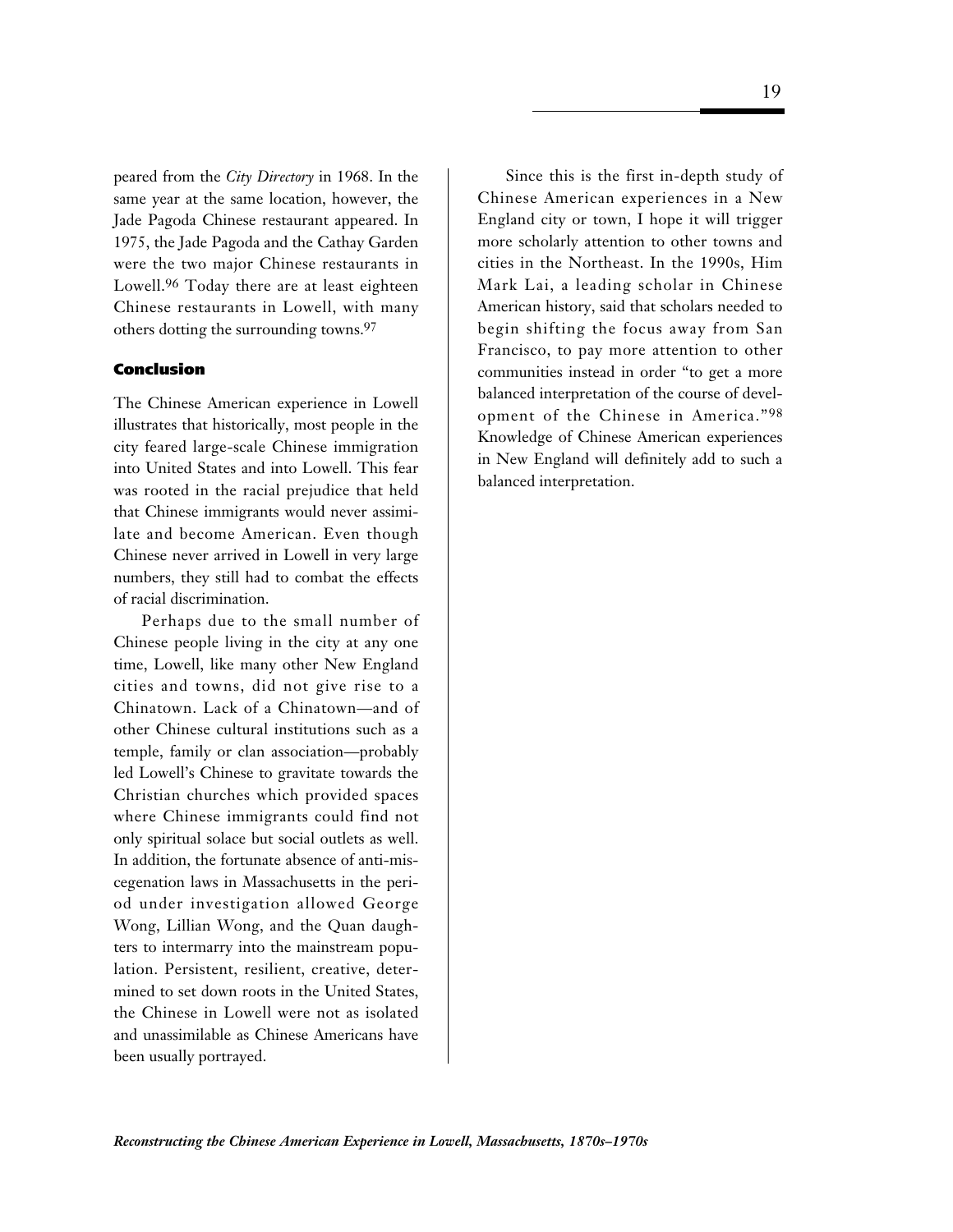### **NOTES**

1.I thank the following people for sharing with me information regarding Chinese Americans in Lowell. Martha Mayo, Gray Fitzsimons, Pat Rowe, Janet Pohl, Janine Whitcomb, Shirley Rathbun, Mehmed Ali, Barbara Reed, Lewis Karabatsos, Silvia Contover, Pauline Conlon, Marjorie Ryder, Rosanna Kowalewski, Jean Doubleday, Deborah Friedman, Ronald Karr, Helen Jones, James Donohoe, Martha McGowan, Al Gregoire, Tom Langan, Lillian Burbank, Dolores Chin, and Susan Fortier. I also thank the Institute for Asian American Studies at University of Massachusetts Boston for the Research Fellowship and University of Massachusetts Lowell for the Healey Grant.

2.Here are some examples. Brigitte Marie Lane, *Franco-American Folk Traditions and Popular Culture in a Former Milltown: Aspects of Ethnic Urban Folklore and the Dynamics of Folklore Change in Lowell, Massachusetts* (New York: Garland Publisher, 1990); Albert G. Mitchell, "Irish Family Patterns in Nineteenth Century Ireland and Lowell, Massachusetts," (Boston University Dissertation, 1975); Stella M. Mazur, *Roots and Heritage of Polish People of Lowell* (Lowell: Stella M. Mazur, 1976); Shirley Kolack, *A New Beginning: The Jews of Historic Lowell, Massachusetts* (New York: P. Lang, 1996).

3.The most recent scholarly study of Chinese American experiences in New England is K. Scott Wong's in-depth look into the 1903 Boston Chinatown raid. "'The Eagle Seeks a Helpless Quarry': Chinatown, the Police, and the Press, the 1903 Boston Chinatown Raid Revisited," *Amerasia Journal* 22:3 (1996): 81-103. The Chinese experience in the shoe factory of North Adams,

Massachusetts has received scholarly attention. Frederick Rudolph, "Chinamen in Yankeedom: Anti—Unionism in Massachusetts in 1870," *American Historical Review*, 53:1 (1947): 1-29. Doris Chu's book *Chinese in Massachusetts: Their Experiences and Contributions*, (Boston, Mass.: Chinese Culture Institute, 1987) has only 48 pages, with large pictures, on the entire history of Chinese in Massachusetts. The book paid no attention to Chinese experiences in cities and towns such as Lowell.

4. *Lowell Morning Times*, July 29, 1876; *Lowell Daily Courier*, July 29 and 31, 1876; *Saturday Vox Populi*, August 5, 1876.

5.For details of the so-called experiments, see Frederick Rudolph, "Chinamen in Yankeedom" and Edward J. M. Rhoads, "Asian Pioneers in the Eastern United States: Chinese Cutlery Workers in Beaver Falls, Pennsylvania, in the 1870s," *Journal of Asian American Studies*, 2:2 (1999): 119-155.

6.Bureau of the Census, *Abstract of the Twelfth Census, 1900* (Reprint, New York: Arno Press, 1976), 104, Table 81.

7.Mary Blewett, "The Mills and the Multitudes: A Political History," in Arthur L. Eno, Jr., ed., *Cotton Was King: A History of Lowell, Massachusetts* (Lowell Historical Society, 1976), 175.

8.Frederick Rudolph, "Chinamen in Yankeedom," 25-26.

9. *Saturday Vox Populi*, October 29, 1870.

10. *Lowell Daily Courier*, August 3 and August 13, 1878.

11. *Lowell Daily Courier*, August 14, 1878; *Lowell Weekly Sun*, August 17, 1878; *Saturday Vox Populi*, August, 17, 1878.

12. *Lowell Daily Courier*, August 21, 1878.

13.Frederick Rudolph, "Chinamen in Yankeedom," 28.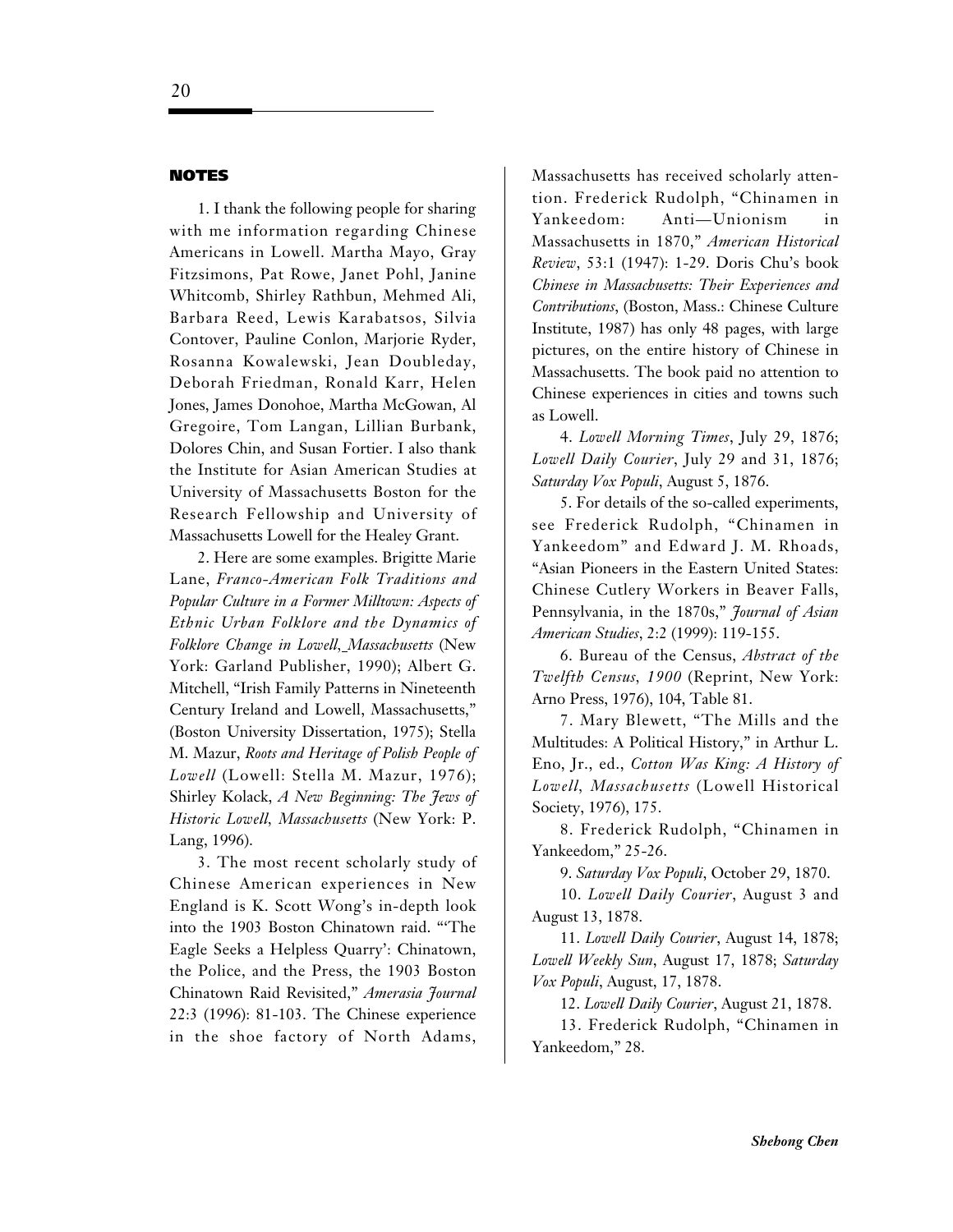14. *Lowell Daily Courier*, March 7, 1882.

15. *Lowell Daily Courier,* July 31, 1876.

16. *Lowell Weekly Sun*, March 18, 1882.

17. *Saturday Vox Populi*, March 18, 1882.

18.The first issue of *The Morning Mail*, July 1, 1879.

19. *The Morning Mail*, March 4 and 10, 1882.

20. *United States Statutes at Large*, vol. 22 (Washington, D. C.: Government Printing Office, 1883), 58-61.

21. *Abstract of the Twelfth Census, 1900* (Reprint, New York: Arno Press, 1976), 104, Table 19.

22.1900 Census Manuscript.

23. Paul C. P. Siu, *The Chinese Laundryman: A Study of Social Isolation* (New York: New York University Press, 1987), 2.

24.Siu, *The Chinese Laundryman*, 46.

25.Arwen Mohun, *Steam Laundries: Gender, Technology, and Work in the United States and Great Britain, 1880-1940* (Baltimore, Maryland: Johns Hopkins University Press, 1999), 15-16.

26.House Bill 304, in *Documents of the House of Representatives of the Commonwealth of Massachusetts, 1901 and 1902* (Boston: Wright and Potter Printing Co., 1902).

27. *The Lowell Sun*, April 19, 1902; *Worcester Daily Telegram*, April 19, 1902; *Lowell Morning Call*, April 21, 1902.

28. *Lowell City Directory*, 1901.

29. *The Lowell Sun*, April 19, 1902.

30. Wong Chin Foo, "The Chinese in New York," *Cosmopolitan* (New York: Cosmopolitan Magazine Co.) 5 (March-October 1888): 298. Quoted in Renqiu Yu, *To Save China, To Save Ourselves: The Chinese Hand Laundry Alliance of New York* (Philadelphia: Temple University Press, 1992), 10.

31.1900 Census Manuscript.

32. Liang Qichao, "Xindalu youji" (*Travel Notes on the New Continent*) (Reprint, Changsha: Hunan renmin chubanshe, 1981), 130; Frances Early, "The French Canadian Family Economy and Standard of Living in Lowell, Massachusetts, 1870" and Peter Richards, "A Study in Community Power: Lowell, 1912," in Robert Weible, ed., *The Continuing Revolution: A History of Lowell, Massachusetts* (Lowell, Mass.: Lowell Historical Society, 1991), 239-240 and 270.

33. *United States Statutes at Large*, vol. 25 (Washington, D.C.: Government Printing Office, 1889), 476-479.

34.For instance, in an interview, one laundry man in Chicago in the 1930s said, "My brother has spent several thousands of dollars for my trip. I have to work for years in order to help him pay back the debt." Siu, *The Chinese Laundryman*, 117.

35.The photo is found in Lewis Karabatsos and Robert McLeod, Jr., eds., *In Fixed in Time: Photographs of Lowell, Massachusetts, 1860-1940* (Lowell Historical Society, 1983), 40.

36.1900 Census Manuscript and *Lowell City Directory*, 1902.

37.Siu, *The Chinese Laundryman*, 113; Yu, *To Save China, To Save Ourselves*, 28.

38.For details concerning this raid, see K. Scott Wong, "'The Eagle Seeks a Helpless Quarry': Chinatown, the Police, and the Press, the 1903 Boston Chinatown Raid Revisited," *Amerasia Journal* 22:3 (1996):81- 103.

39.Chinese could claim American-born status by going through the court system and producing witnesses of their birth. In addition to showing property ownership, this was another way to obtain return certificates to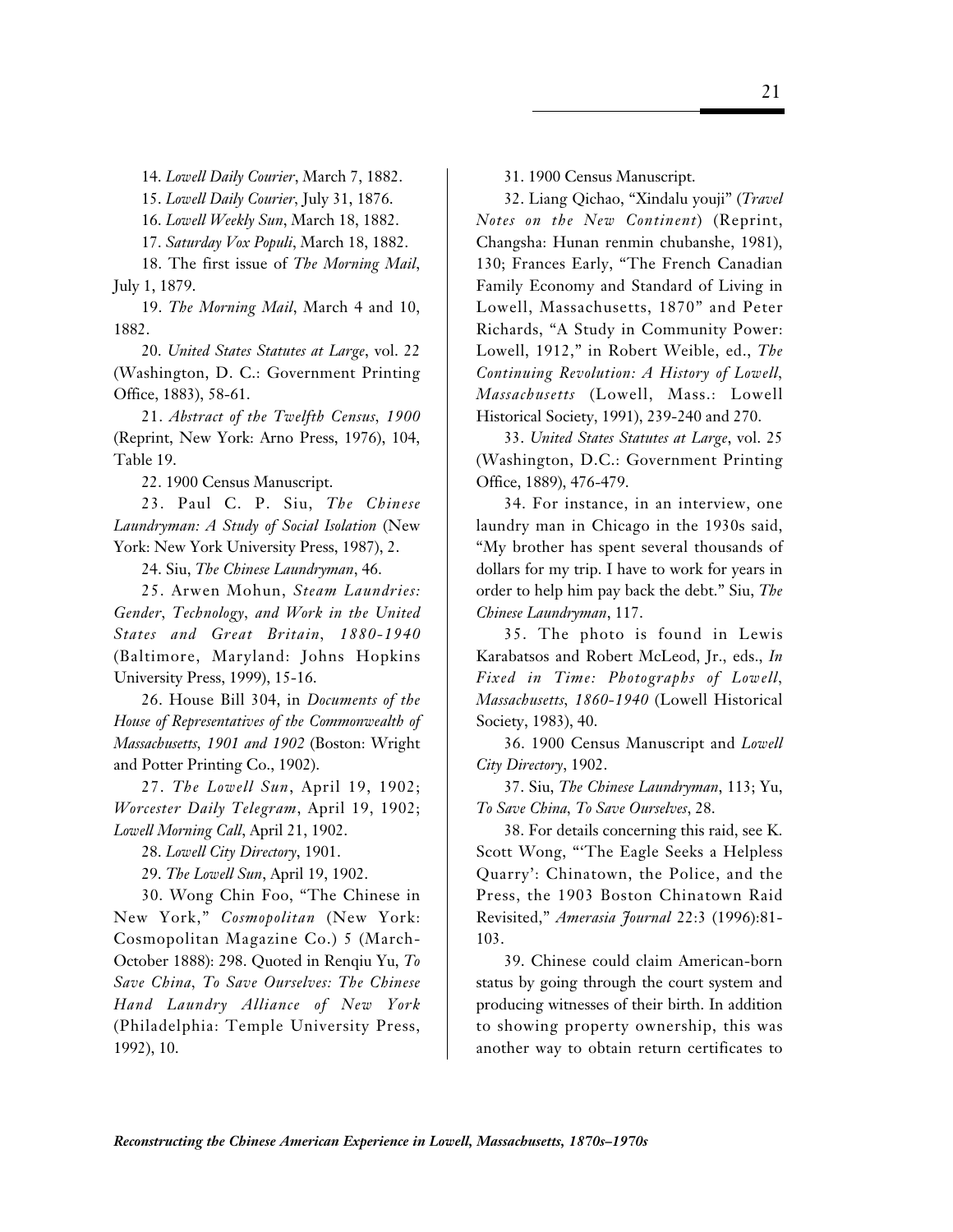40.United States Department of Commerce and Labor, Immigration Service, Immigration File 2500/705-C.

41. *Ibid*.

42.Siu, *The Chinese Laundryman*, 1.

43. *Records of John Street Congregational Church, Lowell, Massachusetts*, vol. 3 (University of Massachusetts Lowell, Center for Lowell History), 94.

44. *Manual of the Kirk Street Church, Lowell, Massachusetts*, 3rd ed., 1899 (Kirk Street Church, Lowell, Massachusetts), 56

45. G. W. Hunt, ed., *Historical Sketch of the First Baptist Church, Lowell, Massachusetts: Centennial Anniversary* (Lowell, Mass.: Courier-Citizen Co., 1926), 71-72.

46. *Register Books, 1888-1921* (First Baptist Church, Lowell, Massachusetts).

47. *Lowell Courier-Citizen*, October 23, 1909.

48. *Golden Anniversary, 1873-1923* (Fifth Street Baptist Church School, Lowell, Massachusetts).

49. *Lowell Daily Courier*, January 23, 1898.

50. *Lowell Daily Courier*, December 28, 1905 and *Lowell Courier-Citizen*, November 9, 1918.

51. *Lowell Courier-Citizen*, March 15, 1935.

52. *Lowell Courier-Citizen*, June 7, 1918.

53. *Lowell Courier-Citizen*, February 15, 1917. Wong Quon's name appeared as Wong Quong in this newspaper report.

54. *Lowell Courier-Citizen*, August 24, 1915.

55. *Lowell Courier-Citizen*, October 8, 1921.

56. *Lowell Courier-Citizen*, November 9, 1903 and 1920 Census Manuscript.

57.Chin Lee Menu is in the Archives of

the Lowell Historical Society.

58.Advertisement in *Lowell City Directory*, 1914.

59.Advertisement in *Lowell City Directory*, 1913.

60.Advertisement in *Lowell City Directory*, 1914.

61.The postcard is in the Center for Lowell History.

62. *Lowell City Directory,* 1917 and *Lowell Courier-Citizen*, October 7, 1921.

63. *Massachusetts Decisions*, Vols. 92-96 (July 1910-January 1912) (Boston, Mass.: Little, Brown, and Company, 1937), 558-560.

64. *Lowell Sunday Telegram*, February 28, 1926.

65.Jack Kerouac, *Doctor Sax: Faust Part Three* (New York, Grove Press, Inc., 1959), 7, 103.

66. *Lowell Courier-Citizen*, March 30, 1937.

67.1920 Census Manuscript.

68.United States Department of Labor, Immigration Service, Immigration File #2500/2325.

69.For impact of the Immigration Act of 1924 on Chinese Americans, see Chen, *Being Chinese, Becoming Chinese American,* 148-56.

70. U.S. Department of Labor, Immigration Service, Immigration File 2500/2325. In Lowell newspapers, Lee Ah Jim's name was misspelled as Lee Kin and Chin Lee. *Lowell Courier-Citizen*, January 20, 1926 and *The Lowell Sun*, November 24, 1925.

71. *The Lowell Sun*, November 24, 1925.

72. *Ibid*.

73. *The Lowell Sun*, January 20, 1926 and *Lowell Courier-Citizen*, January 20, 1926.

74.Interview with Lillian Burbank, January 22, 2001.

75. *Ibid*.

22